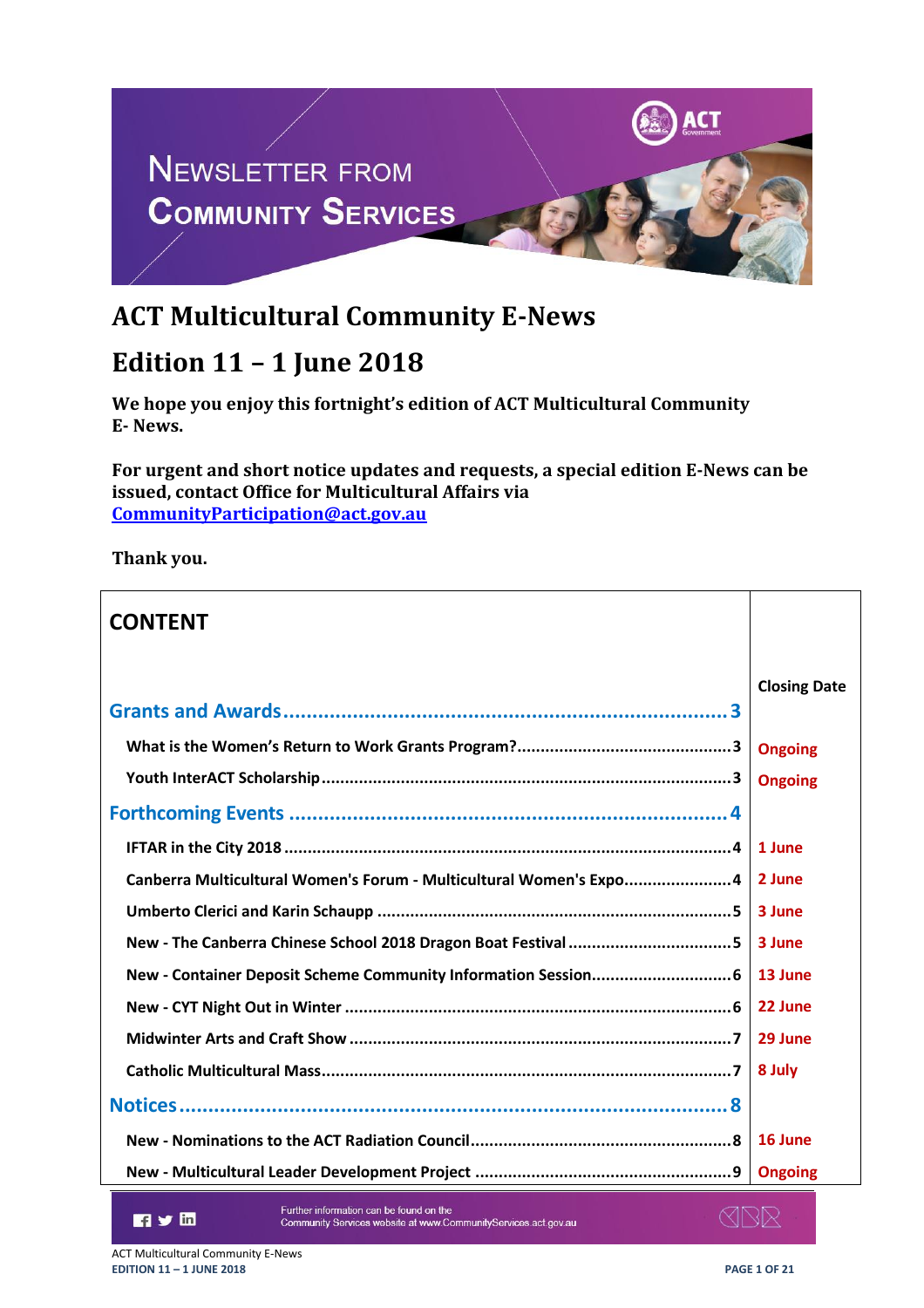|                                                                                         | 16 June          |
|-----------------------------------------------------------------------------------------|------------------|
|                                                                                         | <b>Weekdays</b>  |
|                                                                                         | <b>Thursdays</b> |
|                                                                                         | <b>Ongoing</b>   |
|                                                                                         | <b>Ongoing</b>   |
|                                                                                         | <b>Ongoing</b>   |
|                                                                                         | <b>Ongoing</b>   |
|                                                                                         | <b>Fridays</b>   |
|                                                                                         | <b>Thursday</b>  |
|                                                                                         | <b>Ongoing</b>   |
|                                                                                         | <b>Ongoing</b>   |
|                                                                                         | <b>Ongoing</b>   |
|                                                                                         | <b>Ongoing</b>   |
|                                                                                         | <b>Ongoing</b>   |
| Calvary Health Care Burce - Refugee Mentoring Program for Refugees  15                  | <b>Ongoing</b>   |
| Can You Help Promote Careers as a Translating and Interpreting Service (TIS) National   | <b>Ongoing</b>   |
|                                                                                         | <b>Ongoing</b>   |
|                                                                                         | <b>Ongoing</b>   |
|                                                                                         | <b>Ongoing</b>   |
|                                                                                         | <b>Ongoing</b>   |
|                                                                                         | <b>Ongoing</b>   |
|                                                                                         | <b>Ongoing</b>   |
| Using Health Services in the ACT: a Guide for People from Culturally and Linguistically |                  |
|                                                                                         | <b>Ongoing</b>   |
|                                                                                         | <b>Ongoing</b>   |
|                                                                                         | <b>Ongoing</b>   |
| Your Voice, Your Choice, the National Disability Insurance Scheme, and Multicultural    |                  |
|                                                                                         | <b>Ongoing</b>   |
|                                                                                         | <b>Ongoing</b>   |
|                                                                                         | <b>Ongoing</b>   |
|                                                                                         | <b>Ongoing</b>   |
|                                                                                         | <b>Tuesdays</b>  |
|                                                                                         |                  |

n y m

Further information can be found on the<br>Community Services website at www.CommunityServices.act.gov.au

**ISR**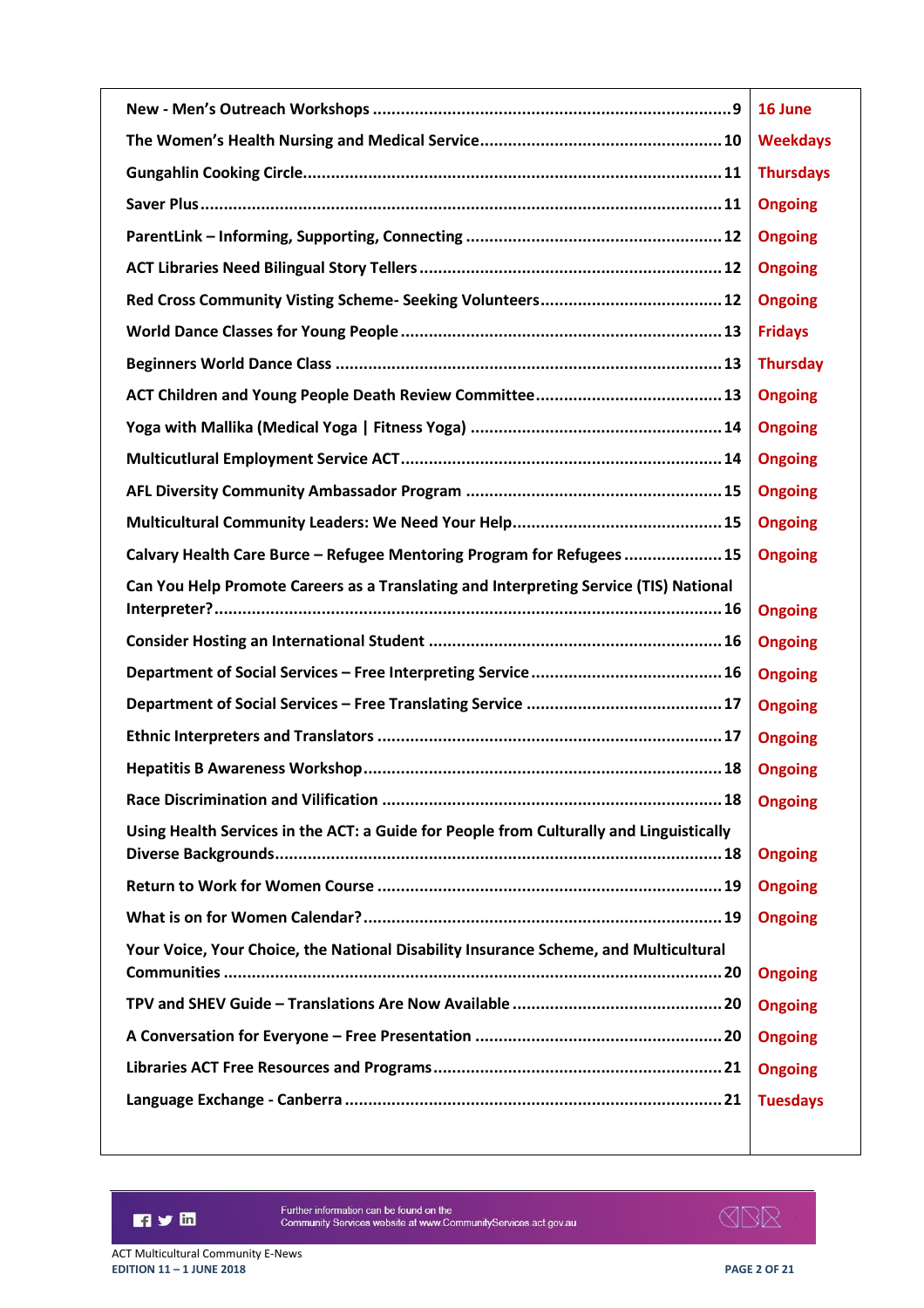## <span id="page-2-1"></span><span id="page-2-0"></span>**WHAT IS THE WOMEN'S RETURN TO WORK GRANTS PROGRAM?**

The Program provides practical financial support to women returning to the workforce by providing funding for them to attend short courses, pay for child care to attend interviews, as well as undertake more formal training or education.

It may also provide support for the purchase of equipment or clothing directly related to women who are on low incomes including Aboriginal and Torres Strait Islander women, women from culturally and linguistically diverse backgrounds, women with disabilities, younger women and older women requiring assistance in returning to paid work following caring for a child/ family member or community member for more than 12 months in the period of their lives.

Each grant provides up to \$1000 (GST Exclusive) in assistance for women enrolling in training or other employment associated costs that will improve their workforce skills or capacities.

More info: [http://www.communityservices.act.gov.au/women/grants\\_and\\_scholarships#returntowork](http://www.communityservices.act.gov.au/women/grants_and_scholarships#returntowork)

## <span id="page-2-2"></span>**YOUTH INTERACT SCHOLARSHIP**

The Youth InterACT Scholarships provide funding of up to \$500 for individual young people aged 12 to 25 who wish to attend an activity of a learning capacity, sporting, conferences, personal or career development through participation in various activities, events or courses.

Applications are assessed by a scholarship committee on the last Friday of every month.

Applications will need to be received into the office 14 days prior to the committee's meeting dates otherwise they will not be considered.

For further information telephone: 6207 2452

<http://www.communityservices.act.gov.au/ocyfs/youth-interact/grants-and-scholarships/guidelines>

http://www.communityservices.act.gov.au/ data/assets/pdf\_file/0010/688042/Youth\_InterACT\_S [cholarship\\_Application.pdf](http://www.communityservices.act.gov.au/__data/assets/pdf_file/0010/688042/Youth_InterACT_Scholarship_Application.pdf)

日ソ回

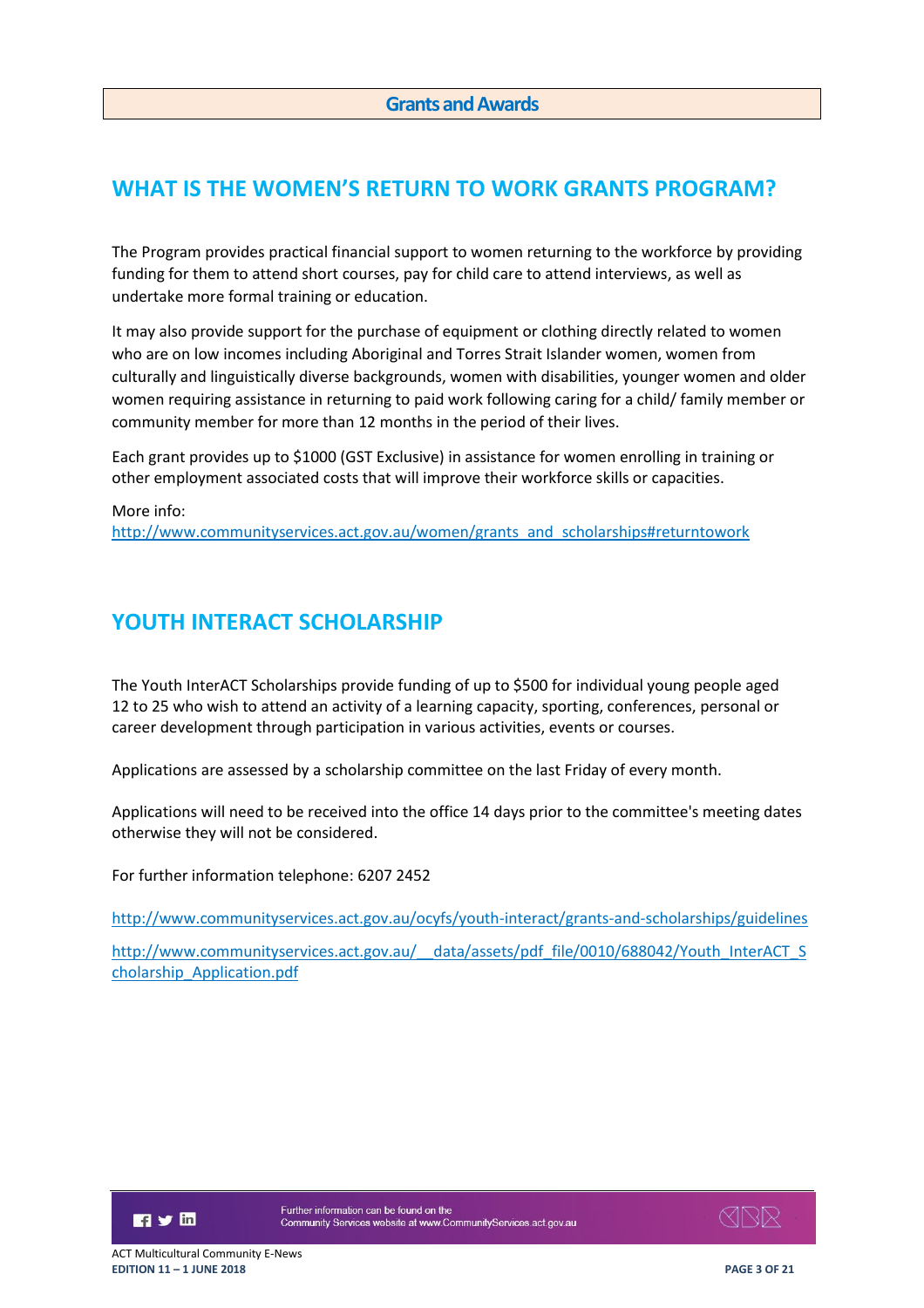#### **Forthcoming Events**

### <span id="page-3-1"></span><span id="page-3-0"></span>**IFTAR IN THE CITY 2018**

The ACT Government is committed to celebrating diversity and building an inclusive city where everyone belongs.

Ramadan is the most significant time of the year for Canberra's Muslim community. It is a time of celebration as well as restraint and reflection.

Ramadan is observed by Muslims worldwide as a month of fasting to commemorate the first revelation of the Quran to Muhammad according to Islamic belief. The daily fast during Ramadan begins immediately after the pre-dawn meal of Suhur and ends at sunset with the evening meal of Iftar.

Iftar is the act of 'breaking fast' and is a time of celebration with family and friends as Muslims end their daily Ramadan fast at sunset at the time of the call to prayer for the evening prayer.

You are invited to the annual Canberra Iftar celebration to join Canberra's Muslim community as they break their fast at sunset. Sharing food has long been a unifying tradition for all cultures and Canberra Iftar combines the unifying tradition of sharing food with commemorating the most significant time of year for Muslims.

| Date:      | Friday 1 June 2018                                                                     |
|------------|----------------------------------------------------------------------------------------|
| Time:      | 4.30pm to 6pm                                                                          |
| Where:     | Function Room, Theo Notaras Multicultural Centre                                       |
|            | Level 2 North Building, 180 London Circuit, Civic                                      |
| Cost:      | Free event                                                                             |
| More Info: | For registration use below link:                                                       |
|            | https://www.eventbrite.com.au/e/iftar-in-the-city-2018-tickets-<br>46033264734?aff=es2 |

## <span id="page-3-2"></span>**CANBERRA MULTICULTURAL WOMEN'S FORUM - MULTICULTURAL WOMEN'S EXPO**

Come along and receive information on services available for multicultural women in the ACT. Please invite all the multicultural women you know to this free event. Food, tea and coffee will be provided.

Organised by the Canberra Multicultural Women's Forum and supported by the ACT Government Office for Women.

| Date:  | Saturday 2 June 2018                       |
|--------|--------------------------------------------|
| Time:  | 11am to 2pm                                |
| Where: | Hellenic Club City, 13 Moore Street, Civic |
| Cost:  | Free event                                 |
|        |                                            |

More Info: For further information please email **cmwforum@gmail.com** or call 0426 974 448



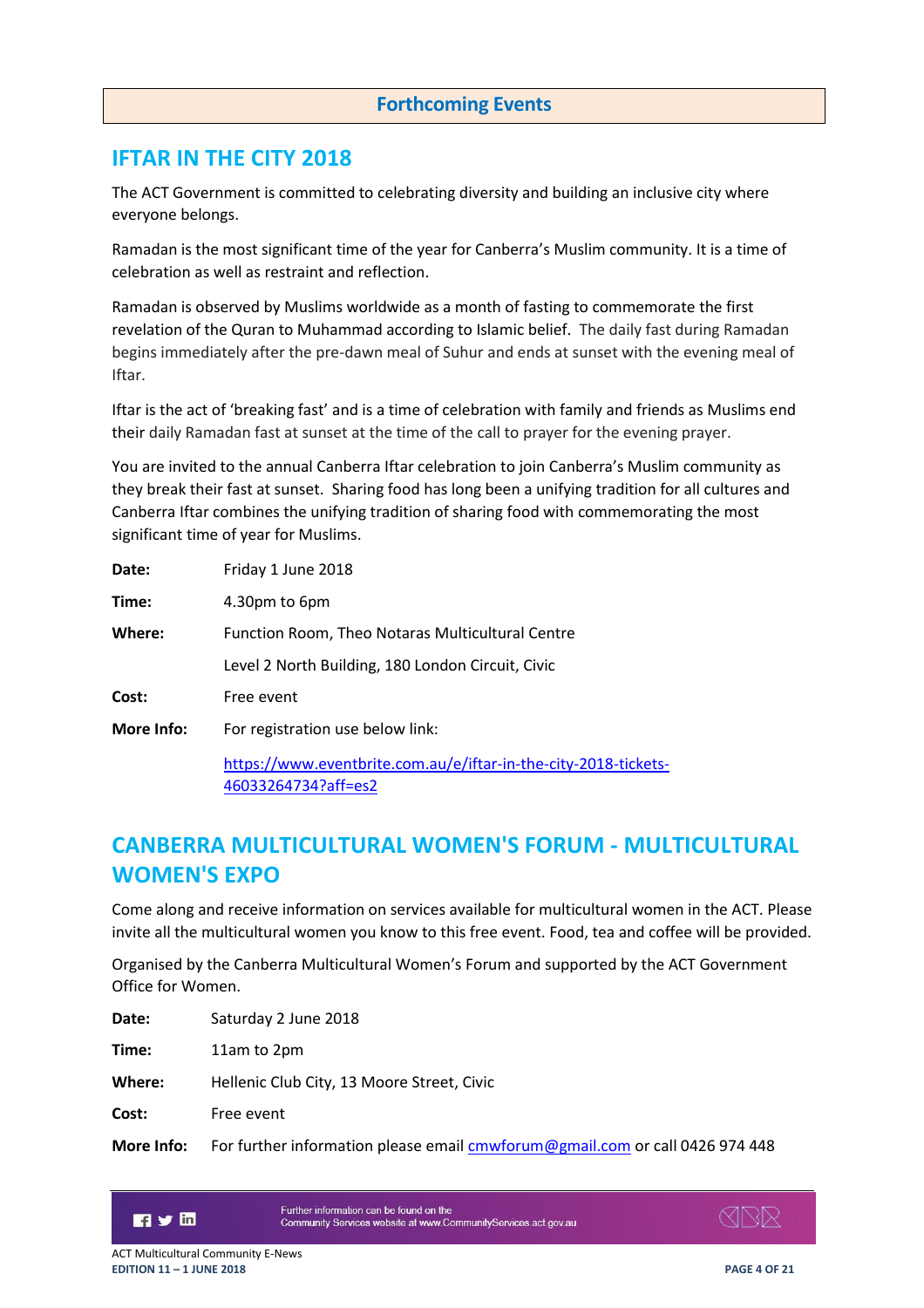## <span id="page-4-0"></span>**UMBERTO CLERICI AND KARIN SCHAUPP**

Internationally renowned musicians Umberto Clerici and Karin Schaupp will take you on a musical journey through a rich tapestry of cultures, ages and emotions. Umberto and Kari will launch their new album *Wayfaring,* presenting a collection of fiery works from Schubert to De Fella reinvented.

The program is interwoven with anecdotes of inspiration behind these timeless melodies with lush accompaniments, and intoxicating combination of cello and guitar. Between them, they have recorded more than a dozen albums and this is their first album together.

Umberto Clerici is the principal cellist of the Sydney Symphony Orchestra, and an acclaimed soloist. His musicianship has been described as 'soulful and beautifully sculpted' (*Limelight*). Karin Schaupp is an ARIA-winning guitarist acclaimed by the German press for playing 'so perfect, so complete, that it seems like a miracle'.

| Date:            | Sunday 3 June 2018                               |
|------------------|--------------------------------------------------|
| Time:            | 4pm                                              |
| Where:           | The Street Theatre, 15 Childers Street, Canberra |
| Cost:            | $$29 - $39$                                      |
| <b>Bookings:</b> | www.thestreet.org.au                             |
| More Info:       | 6247 1223 or street@thestreet.org.au             |

## <span id="page-4-1"></span>**NEW - THE CANBERRA CHINESE SCHOOL 2018 DRAGON BOAT FESTIVAL**

Food stalls and kids' fun activities include face painting, brush painting, calligraphy, paper cutting/crafting and lion dance. Stage performances include Chinese folk dance, singing and martial arts.

| Date:      | Sunday 3 June 2018                                                                |
|------------|-----------------------------------------------------------------------------------|
| Time:      | 12pm to 3pm                                                                       |
| Where:     | TB Millar Hall, Radford College, 1 College Street, Bruce                          |
| Cost:      | Free event                                                                        |
| More Info: | For a poster of the event see the school website at www.canberrachineseschool.net |



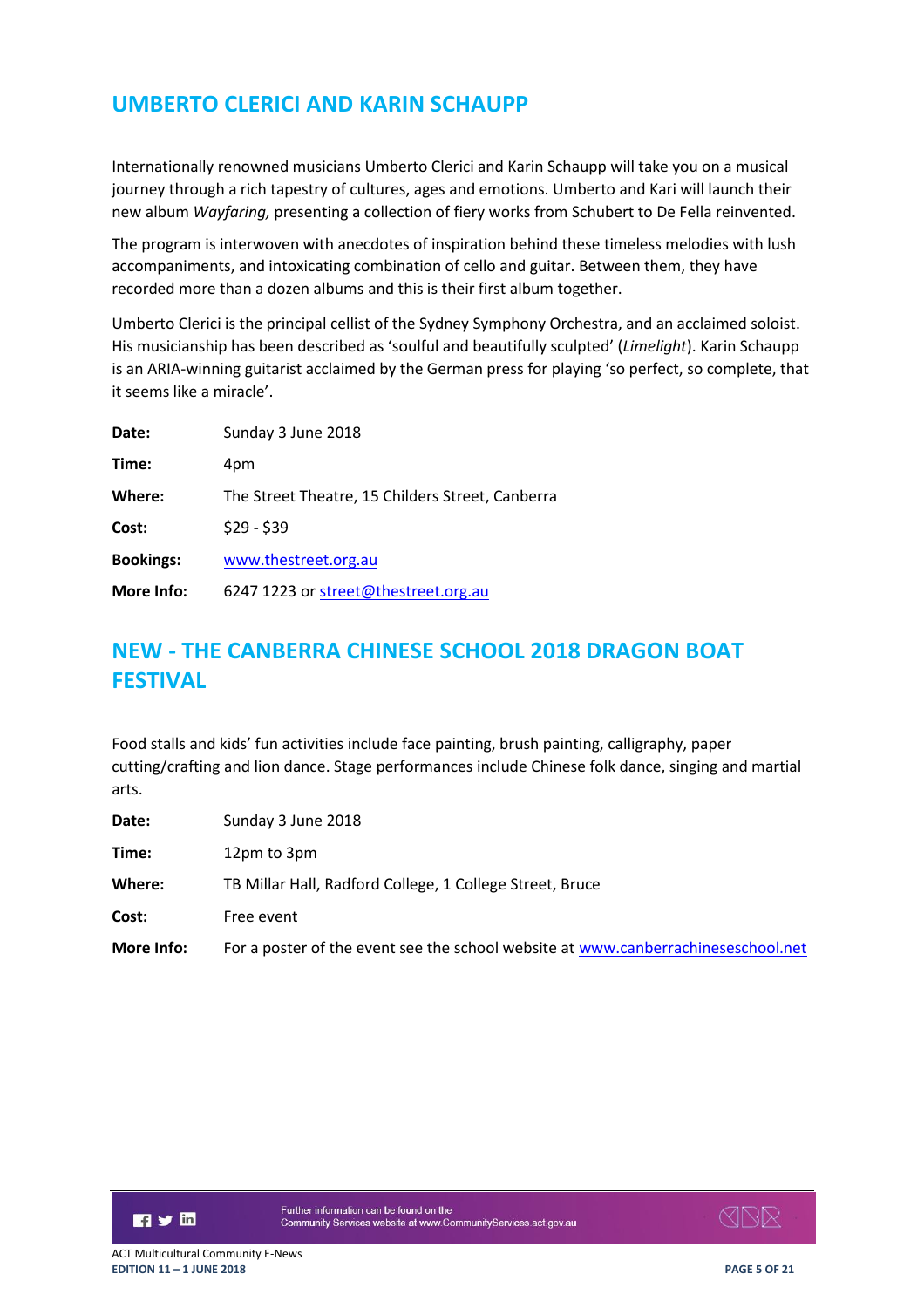## <span id="page-5-0"></span>**NEW - CONTAINER DEPOSIT SCHEME COMMUNITY INFORMATION SESSION**

The ACT Container Deposit Scheme will begin on 30 June. From this date, Canberra residents will be able to receive a 10 cent refund on eligible drink containers – reducing litter and creating a cleaner, safer environment.

The scheme has great potential as a fundraising opportunity for local community groups. Come along to the community information session to find out more.

| Date:      | Wednesday 13 June 2018                                     |
|------------|------------------------------------------------------------|
| Time:      | 6pm to 7pm                                                 |
| Where:     | Canberra Southern Cross Club                               |
|            | 92 Corinna Street, Woden                                   |
| Cost:      | Free event                                                 |
| More Info: | RSVP by 12 June to info@exchangeforchange.com.au           |
|            | For more information on the scheme visit www.actcds.com.au |

## <span id="page-5-1"></span>**NEW - CYT NIGHT OUT IN WINTER**

What a better way to have fun this winter than to join Canberra Youth Theatre (CYT) for our annual fundraiser.

Support our young people's artistic development, as CYT provides a platform for their voices to be heard with a night of games, quizzes and raffles. Dress in a winter theme, best-dressed table wins a prize.

| Date:      | Friday 22 June 2018                                                                 |
|------------|-------------------------------------------------------------------------------------|
| Time:      | Doors open: 6.30pm and Quiz: 7pm to 9.30pm                                          |
| Where:     | Main Hall, Gorman Arts Centre, Braddon                                              |
| Cost:      | <b>S25</b>                                                                          |
| More Info: | You will automatically be in the draw to win a workshop at CYT (value up to \$468!) |
|            | For more information and to buy tickets, please visit:                              |
|            | http://www.cytc.net/support-us/cyt-night-out/                                       |

日ソ回

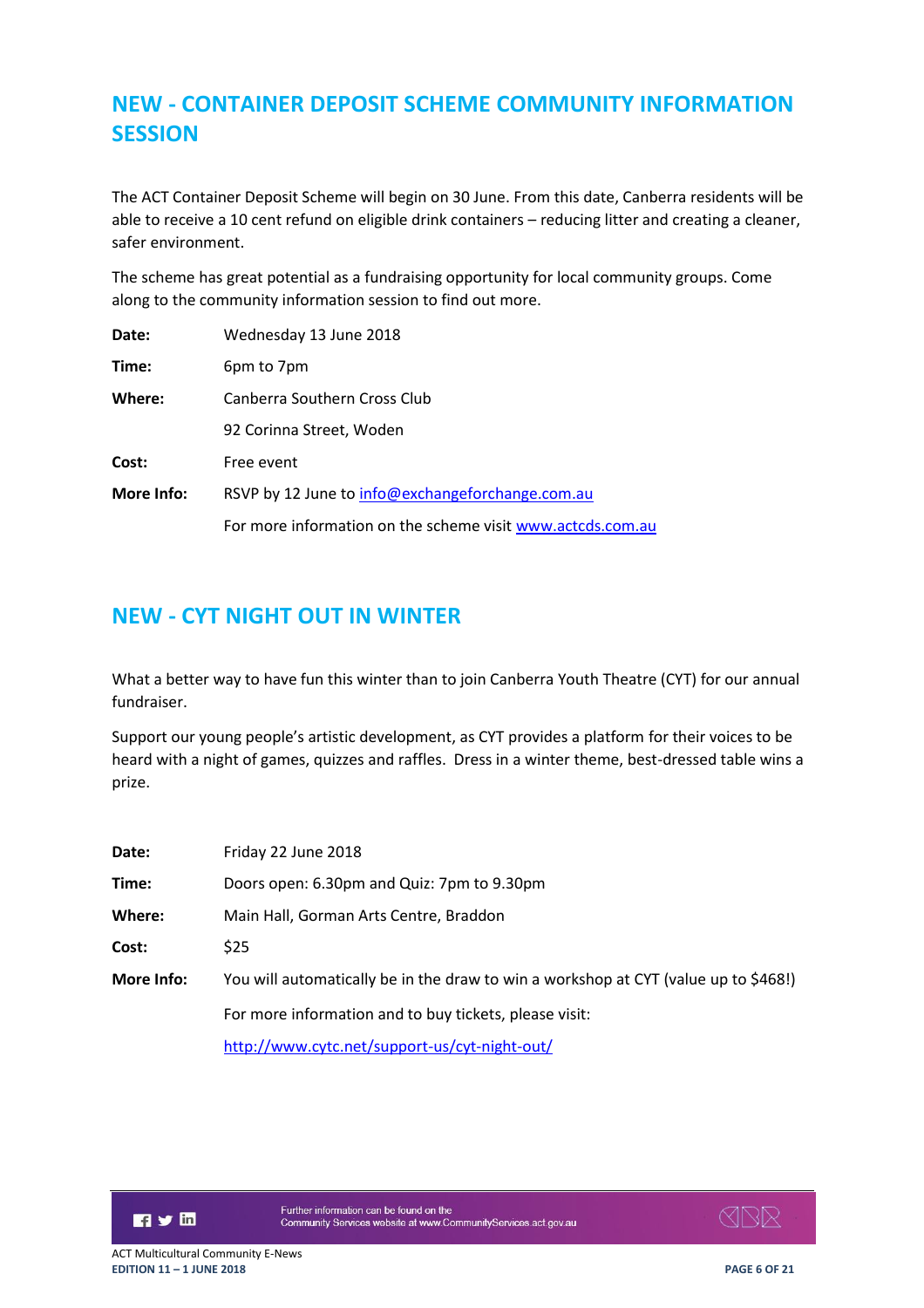## <span id="page-6-0"></span>**MIDWINTER ARTS AND CRAFT SHOW**

The Show features Craft of all types, including pottery, knitting, sewing, silk printing, paintings, sculpture and woodwork.

| Date:      | Friday 29 June - Sunday 1 July 2018                             |
|------------|-----------------------------------------------------------------|
| Time:      | 10am to 8pm (Friday)                                            |
|            | 10am to 5pm (Saturday)                                          |
|            | 12pm to 5pm (Sunday)                                            |
| Where:     | Yarralumla Church Centre, Denman Street, Yarralumla             |
| Cost:      | Donation at door.                                               |
| More Info: | 6281 4497 or artsandcrafts@yarralumlauniting.org.au             |
|            | We are asking for new artists and crafters to enquire about exk |

We are asking for new artists and crafters to enquire about exhibiting their work for sale in the show.

## <span id="page-6-1"></span>**CATHOLIC MULTICULTURAL MASS**

The Mass is to commemorate the contribution Australian Catholic immigrants of a multicultural background have made to the progress and development of the Catholic Church in Australia. The Mass will be co-celebrated by Archbishop Christopher Prowse of the Archdiocese of Canberra & Goulburn, along with Priests from multicultural backgrounds. Multicultural groups will participate in the liturgy using song and prayer in their own languages. After the Mass light refreshments will be served.

| Date:      | Sunday 8 July 2018                                        |
|------------|-----------------------------------------------------------|
| Time:      | 11am                                                      |
| Where:     | St Christopher's Cathedral, Franklin Street, Manuka       |
| Cost:      | Free event                                                |
| More Info: | Contact Joe on 6241 4464 or email: joe.bailey@bigpond.com |



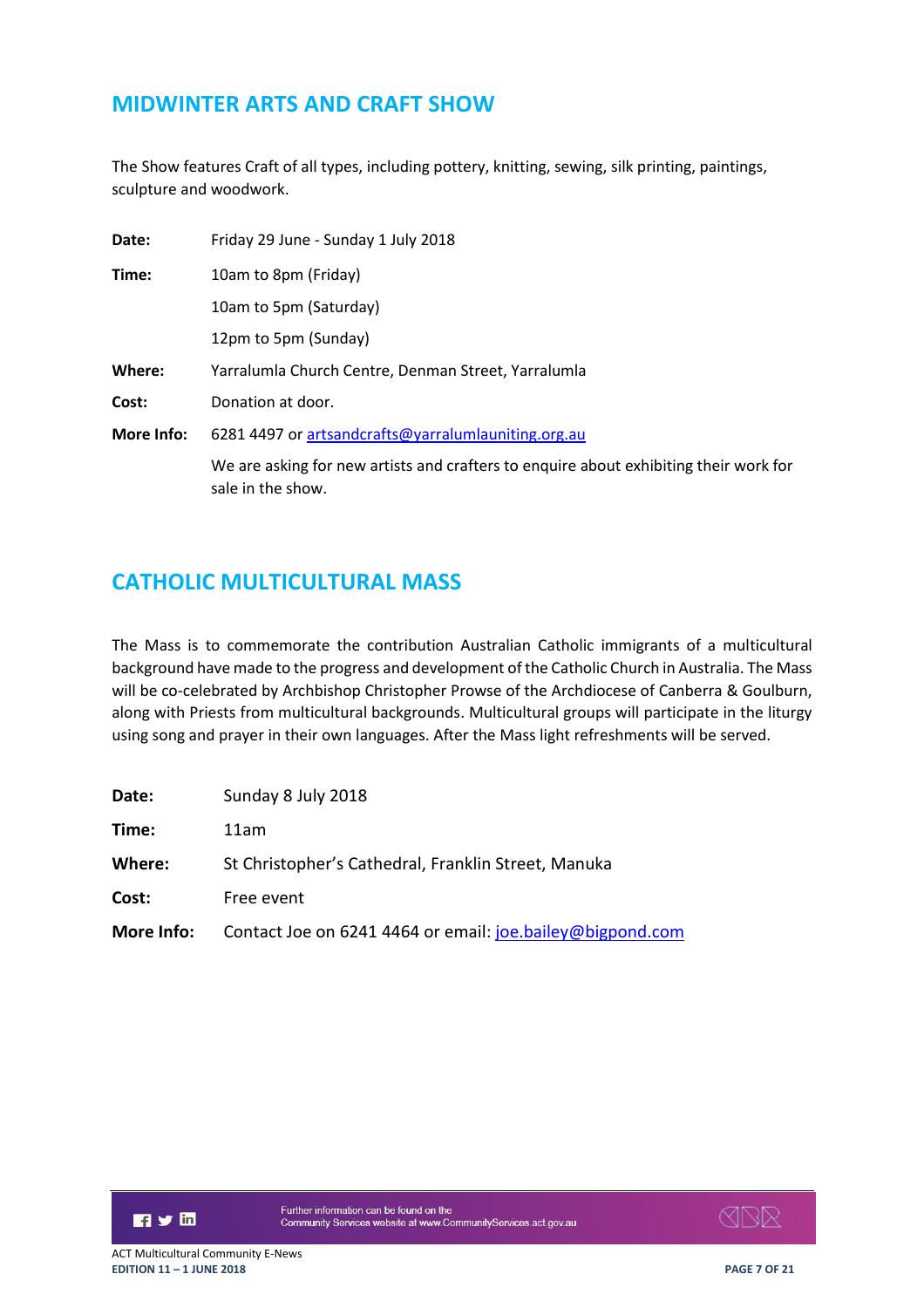## <span id="page-7-1"></span><span id="page-7-0"></span>**NEW - NOMINATIONS TO THE ACT RADIATION COUNCIL**

The Health Directorate is seeking nominations for suitably qualified people for appointment to the ACT Radiation Council (the Council). The appointment will be for a term of approximately three years, expected to commence on 1 October 2018.

The Council is established under the *Radiation Protection Act* 2006 and has the functions of issuing radiation licences, registering regulated radiation sources and advising the Minister on radiation protection issues.

Appointments to the Council will be made to satisfy the following specific roles required under the Act:

- (a) a member of the public; and
- (b) one member who is a doctor registered under the Health Practitioner Regulation National Law (ACT) in the specialist area of radiology; and
- (c) one member with expert knowledge of the physical properties or biological effects of radiation; and
- (d) persons who, in the Minister's opinion, have qualifications or experience relevant to assisting the council carry out its functions.

The Council meet on a six weekly cycle at the Health Protection Service located at Howard Florey Centenary House, 25 Mulley Street, Holder, ACT. Appointed members may be eligible to receive payment for attending Council meetings, at levels set by the ACT Remuneration Tribunal.

Expressions of interest, including a current curriculum vitae should be submitted by **COB Saturday 16 June 2018** to:

> Secretariat ACT Radiation Council Health Protection Service Locked Bag 5005 WESTON CREEK ACT 2611

Or via email[: hps@act.gov.au](mailto:hps@act.gov.au)

For information, please contact the Secretariat on (02) 6205 1700 emai[l hps@act.gov.au](mailto:hps@act.gov.au) or go to [www.health.act.gov.au/radiationsafety](http://www.health.act.gov.au/radiationsafety)

日ソ回

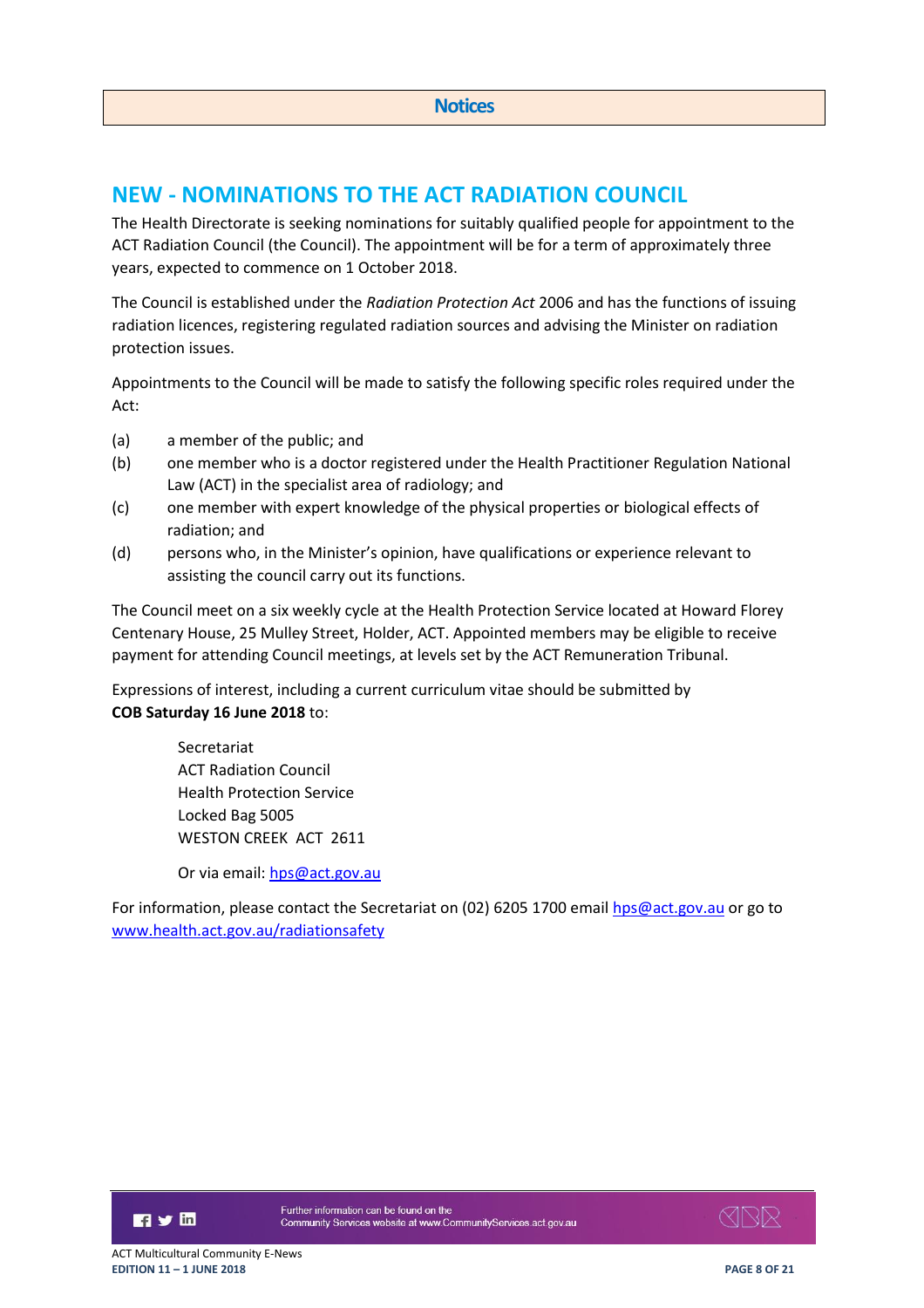### <span id="page-8-0"></span>**NEW - MULTICULTURAL LEADER DEVELOPMENT PROJECT**

Migrant and Refugee Settlement Services (MARSS) has received funding from the Department of Social Services to deliver the Multicultural Leader Development Project (MLDP). This project aims to develop the leadership skills of existing and potential community leaders from new and emerging migrant communities to support cohesion in their community and enhance participation in economic and social opportunities in the ACT.

MARSS is promoting the MLDP through its network of community leaders and clients, and other channels.

The project is designed to upgrade the skills of existing leaders, enrich community experience and encourage young people to become involved in community self-help activities.

Participants will be introduced to a range of leadership approaches to enhance skills encompassing communication, managerial and business, media, planning and delivery of community activities.

Practical experience within the program will include working together to organise a Harmony Day event for their families and friends.

Community leaders or their nominees interested in participating in the MLDP will meet for the first time on Monday 4 June 2018.

Participants will be men and women aged 18 and over are expected to have settled in Australia for at least 12 months and may already be considered community leaders.

If you know of men and women aged 18 and over from new and emerging communities who you think might want to participate in the modules, please contact MARSS reception on 6248 8577 or email Andrew Kazar a[t cdp@marss.org.au](mailto:cdp@marss.org.au)

### <span id="page-8-1"></span>**NEW - MEN'S OUTREACH WORKSHOPS**

Migrant and Refugee Settlement Services (MARSS) will run a series of Men's Outreach Workshops (MOW) which will focus on working with men from culturally and linguistically diverse communities in Canberra to focus on educational and community awareness measures to prevent and combat domestic and family violence.

The participants will be men only as MARSS understands the need for a gendered specific initiative, they will be selected from new and emerging communities within Canberra with the support of Community Leaders.

The MOW program will help participants to develop knowledge and awareness on the issue to build the conversation within their own communities and within the mainstream community.

The communities include: Sudan, Sierra Leone, Karen, Afghan, Iraqi, Iranian, Mon, Indian, Sri Lanka and Bangladesh.

Community leaders have been asked to invite 10-15 men aged 18 and over from each of their communities to attend agency presentations.



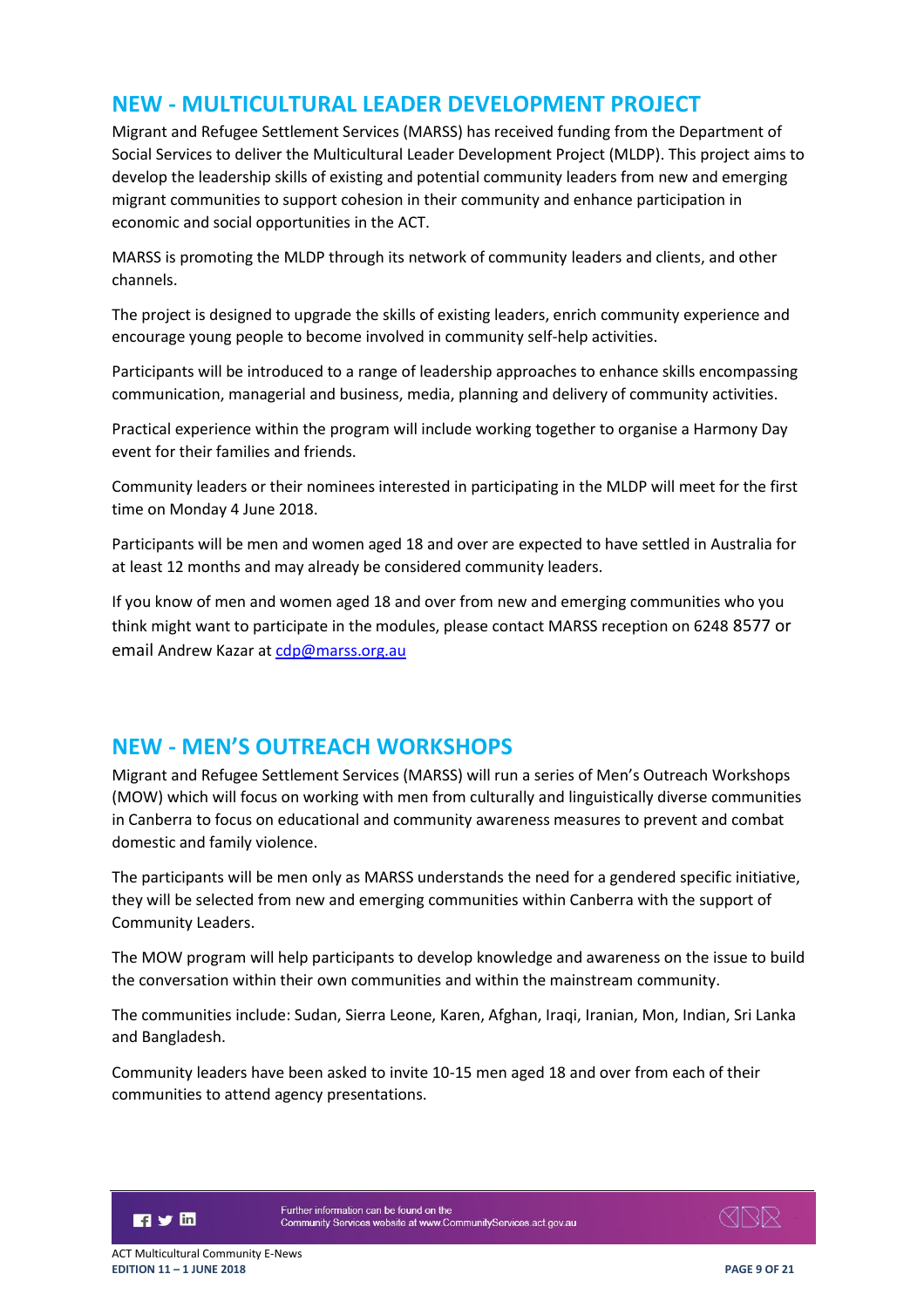The groups attending the scheduled sessions are as follows:

June 16 – Sudan and Sierra Leone

August 4 or 11 – Afghanistan, Iraq, Iran

October 6 or 13 – India, Sri Lanka, Bangladesh

February 2 or 9 – Mon and Karen

Each session will run on Saturdays from 10am to 4pm and includes morning tea, lunch and afternoon tea.

Participants will be required to attend a full day workshop. There will be five topics and specialist presenters will speak on each topic. At the end of the day the participants will be required to complete a questionnaire. MARSS will provide interpreters, if required.

If you know of men aged 18 and above from any of the above communities who you think might want to participate in these workshops, please contact MARSS reception on 6248 8577 or email Andrew Kazar a[t cdp@marss.org.au](mailto:cdp@marss.org.au)

## <span id="page-9-0"></span>**THE WOMEN'S HEALTH NURSING AND MEDICAL SERVICE**

The Women's Health Service offers free nursing and medical services to vulnerable women in the ACT and surrounding region for 30 years. The service is for women only and is provided by women.

The Service includes:

**Well Women's Clinic** -Registered Nurses provide women with a women's health check that includes a health history, basic physical examination, routine screening, cervical screening (Pap Smear) and life style advice.

**Specialised Medical Services** – A Nurse Practitioner and Doctor can provide women with short term comprehensive care and link women with a general practice in the community.

**Health Promotion** – The Women's Health Service can also provide health education and health promotion on women's health issues to community groups and agencies; and when possible training to health professionals and community agencies to work with women who have been subjected to interpersonal violence.

**Date:** Monday – Friday excluding Public Holidays

**Time:** 8.45am to 4.45pm

**Where:** Level 1 ACT Health Building, 1 Moore Street, Canberra City

Outreach well women's clinics are also in the following locations:

Belconnen Health Centre

West Belconnen Child and Family Centre

Phillip Health Centre

Tuggeranong Health Centre



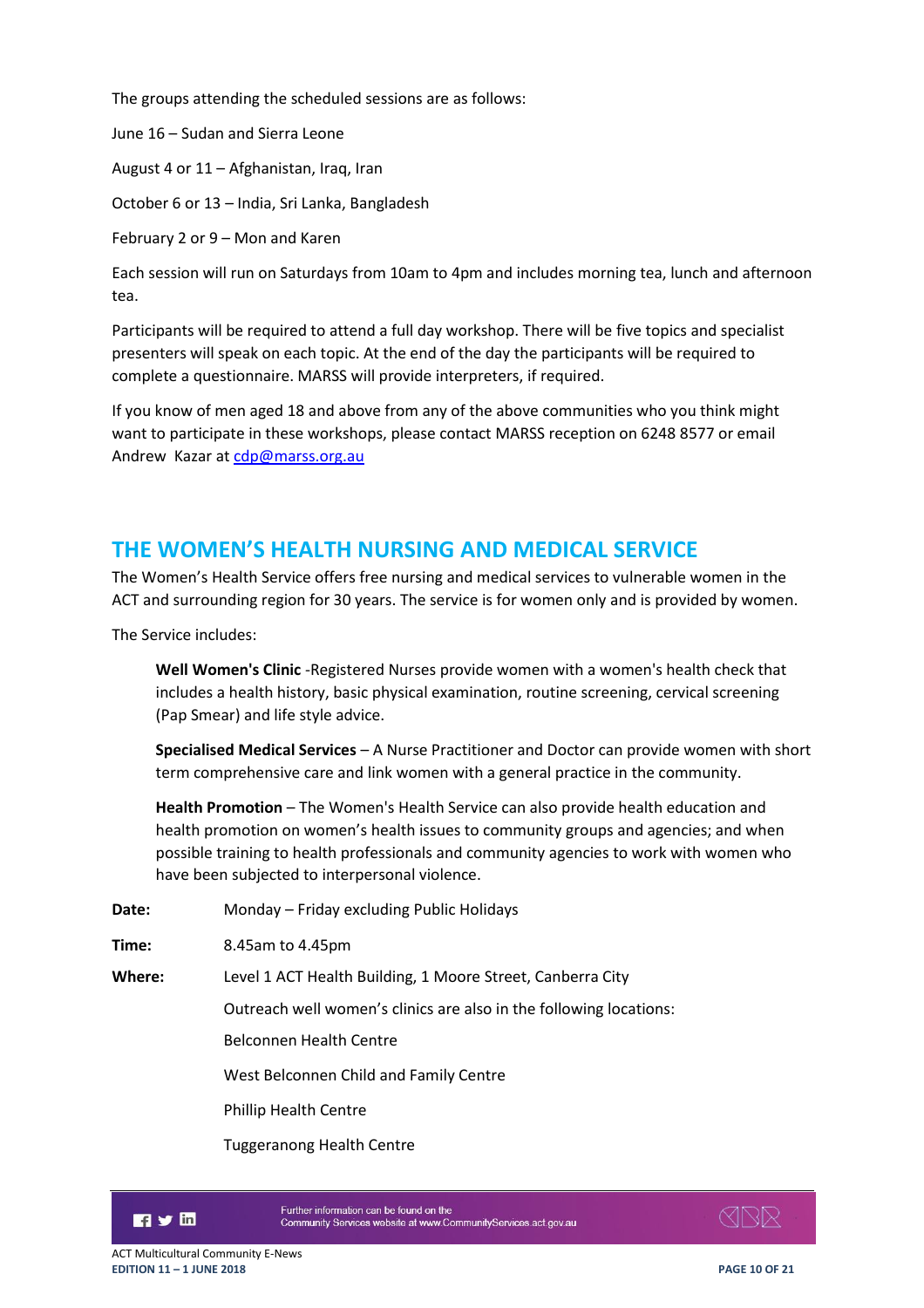**Cost:** Free

**More Info:** Contact us for more information or to make an appointment. Phone: 6205 1078 Email: [womenshealthservice@act.gov.au](mailto:womenshealthservice@act.gov.au)

## <span id="page-10-0"></span>**GUNGAHLIN COOKING CIRCLE**

Northside Community Service is organising the Gungahlin Cooking Circle. Join the Cooking Circle to build social networks through sharing food, recipes and cooking. Participants will cook and share lunch together. Cooking Circles creates community connections through cooking.

There will be seven sessions.

| Date:      | Thursdays till 5 July 2018                                                                       |
|------------|--------------------------------------------------------------------------------------------------|
| Time:      | 12 $pm$ to 2.30 $pm$                                                                             |
| Where:     | Common Ground, 130 the Valley Avenue Gungahlin                                                   |
| Cost:      | \$5 per session                                                                                  |
| More Info: | To book your spot, contact Michelle by phone 0406 876 107 or email on<br>events@northside.asn.au |

## <span id="page-10-1"></span>**SAVER PLUS**

Saver Plus assists individuals and families on lower incomes in the ACT and Queanbeyan to build assets and improve financial capability, and has supported thousands of lower income earners to develop a lasting savings habit.

Saver Plus offers:

- up to \$500 in matched savings for education costs
- fun, free and informal financial education workshops
- assistance and support from a Saver Plus coordinator to establish a savings goal and develop a savings habit.

Participants make regular deposits towards a savings goal over a 10-month period and attend workshops to build their financial management skills. When participants reach their savings goal, ANZ matches the amount – up to \$500 – towards education costs including uniforms, text books, laptops, sports equipment, music tuition, TAFE or apprenticeship costs, and much more.

#### Who is eligible?

You may be eligible to join Saver Plus if you:

- have a Centrelink Health Care Card or Pensioner Concession Card
- are at least 18 years old
- have some regular income from work (you or your partner) including casual, part-time, fulltime or seasonal employment
- have a child at school or attend vocational education yourself



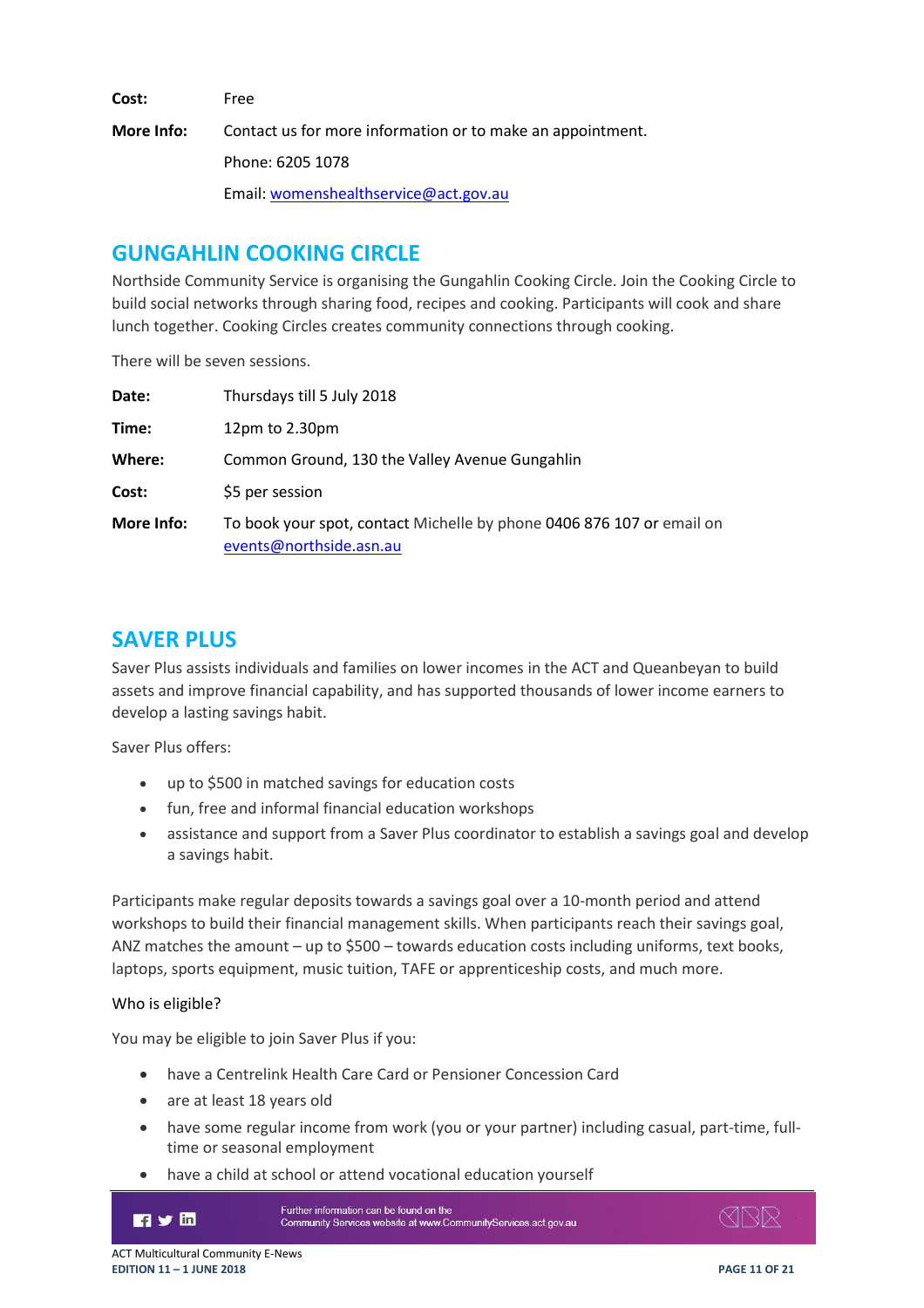**More info:** Contact your local Saver Plus Coordinator, Kathleen Watson on Telephone: 0448 730 305 Email: [kathleen.watson@thesmithfamily.com.au](mailto:kathleen.watson@thesmithfamily.com.au) <https://www.bsl.org.au/services/money-matters/saver-plus/>

### <span id="page-11-0"></span>**PARENTLINK – INFORMING, SUPPORTING, CONNECTING**

ParentLink is a universally targeted parenting education program from birth to teenage years. ParentLink provides parents (and carers, teachers, etc.) with information which aims to increase confidence and skills, while also providing links to local resources and services.

The ParentLink website provides links to a suite of parenting guides and useful local information. The guides cover a variety of topics: including, *Starting School*, *More than Reading and Writing*, *Optimism* and *Cyber Safety*.

The ParentLink suite of resources has recently been rebranded. This includes new guides specifically for Aboriginal and Torres Strait Islander families, and access to resources for diverse cultural groups.

ParentLink guides are available to view and order via the ParentLink website, at: <https://www.parentlink.act.gov.au/>

**More Info:** Email - [Parentlink@act.gov.au](mailto:Parentlink@act.gov.au)

## <span id="page-11-1"></span>**ACT LIBRARIES NEED BILINGUAL STORY TELLERS**

In 2018 Libraries ACT started running Bilingual Story times in Bengali, Hindi and Mandarin. However, we would like to offer Bilingual Story Time in **Arabic, Dari, Dinka, Farsi, Vietnamese, Mon, Karen** and **Tamil** as well.

If you can speak and read in one or more of these languages and are interested in becoming a Bilingual Story Teller for Libraries ACT, please contact Joanna Bragg for further details:

**Email:** [joanna.bragg@act.gov.au](mailto:joanna.bragg@act.gov.au)

**Phone:** 62075745

Please note, employment will be casual and very part time, once a month for 3 hours at the most.

### <span id="page-11-2"></span>**RED CROSS COMMUNITY VISTING SCHEME- SEEKING VOLUNTEERS**

Red Cross Social Inclusions team is always looking for volunteers from culturally and linguistically diverse backgrounds to visit residents and in-home clients.

The role would be to visit a resident for one hour each week, purely for friendship and companionship.

You can register online on the redcross.org.au. You are required to have a current Working with Vulnerable Persons (WWVP) card and undergo a police check with Red Cross.

**More info:** Contact for Northside - [bvann@redcross.org.au](mailto:bvann@redcross.org.au) or telephone: 6234 7623

Contact for Southside - [mswientek@redcross.org.au](mailto:mswientek@redcross.org.au) or telephone: 6234 7639



Further information can be found on the Community Services website at www.CommunityServices.act.gov.au



ACT Multicultural Community E-News **EDITION 11 – 1 JUNE 2018 PAGE 12 OF 21**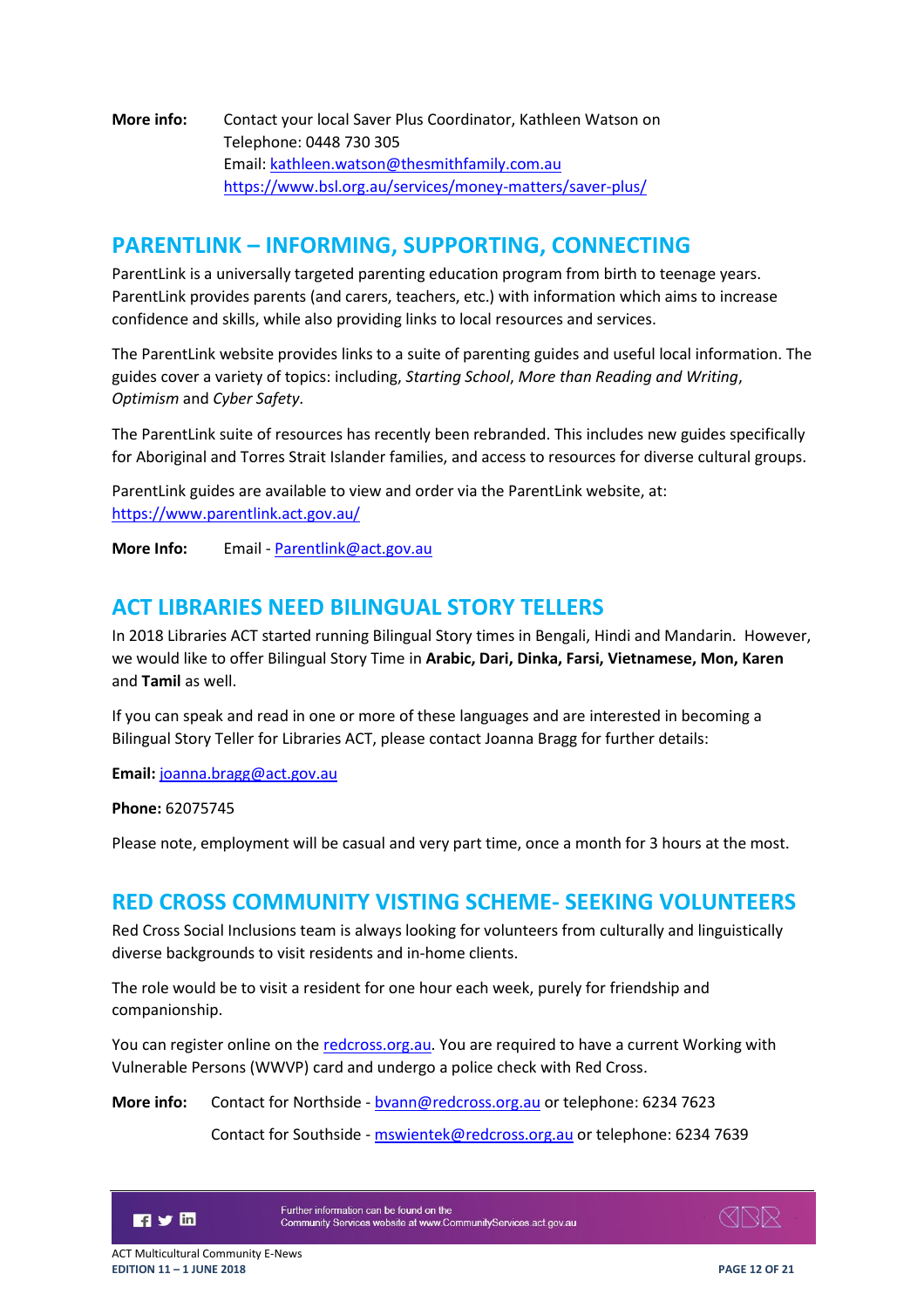## <span id="page-12-0"></span>**WORLD DANCE CLASSES FOR YOUNG PEOPLE**

World folk dance classes give children a taste of cultural traditions through the joy of dancing together. The classes improve fitness and co-ordination in a relaxed atmosphere with no competitions or dress-code.

| Date:      | Fridays                                                |
|------------|--------------------------------------------------------|
| Time:      | 4.15pm to 5pm (four to seven years)                    |
|            | 5.15pm to 6pm (eight years plus)                       |
|            | (During school term)                                   |
| Where:     | Folk Dance Canberra Hall, 114 Maitland Street, Hackett |
| Cost:      | \$8 per class (discount for term payment)              |
| More info: | Enquiries: telephone Rebecca on 0420 524 412           |
|            | Website: http://www.folkdancecanberra.org.au/          |
|            | Email: folkdancecanberra@gmail.com                     |

### <span id="page-12-1"></span>**BEGINNERS WORLD DANCE CLASS**

Learn the Gypsy Polka, Russian 'Ya Da Kalinushku', Peruvian 'Chilli', Albanian 'Valle Pogonishte', Turkish 'Hastayim', Romanian 'Sarba de la Eninsala' and many more wonderful dances to inspiring music from countries around the world. Folk Dance Canberra is a community club promoting fitness and wellbeing through world dance. No partner necessary. All welcome.

| Date:      | Every Thursday                                                                   |
|------------|----------------------------------------------------------------------------------|
| Time:      | 7.30pm                                                                           |
| Where:     | Folk Dance Canberra Hall, Hackett Community Centre, 114 Maitland Street, Hackett |
| Cost:      | \$10.50                                                                          |
| More info: | Contact Rebecca on telephone: 0420 524 412                                       |
|            | Email: folkdancecanberra@gmail.com                                               |
|            | Website: http://www.folkdancecanberra.org.au/                                    |

## <span id="page-12-2"></span>**ACT CHILDREN AND YOUNG PEOPLE DEATH REVIEW COMMITTEE**

#### **CALL FOR EXPRESSIONS OF INTEREST**

#### **To be eligible for appointment to the Death Review Committee:**

- you must meet the relevant suitability criteria of the *Children and Young People Act 2008* (Chapter 19 A);
- appointment will be on the basis of individual expertise and suitability as required under the legislation;
- Appointments are for a period of up to three years;



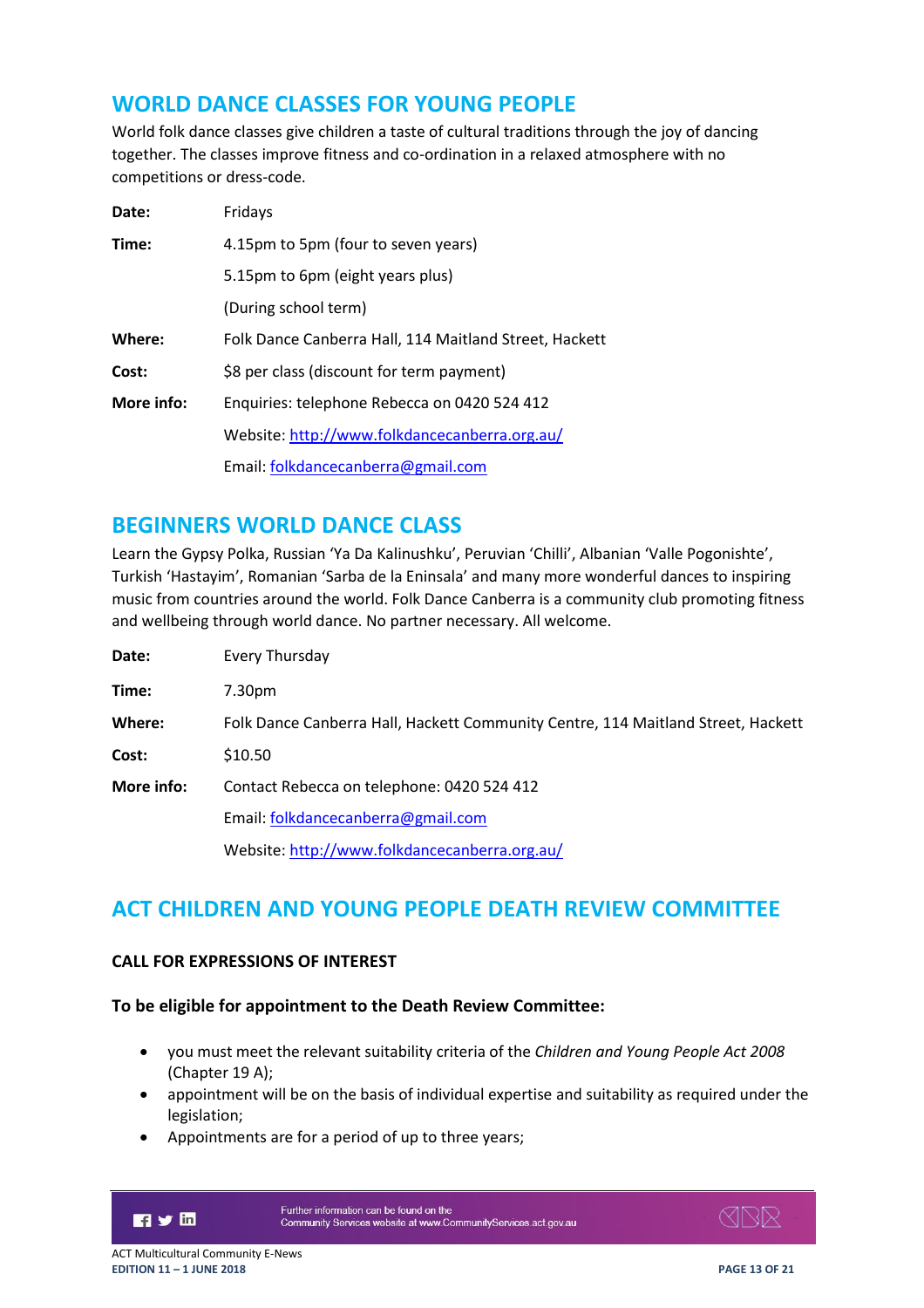Remuneration is determined by the *ACT Remuneration Tribunal and the current* Part-time Public Office Holder Determination can be found at the Remuneration Tribunal's website: [www.remunerationtribunal.act.gov.au/determinations;](http://www.remunerationtribunal.act.gov.au/determinations)

#### How to apply:

Applicants are invited to submit an expression of interest (maximum four A4 pages) detailing their qualifications, experience and expertise against the selection criteria, a current Curriculum Vitae and one current written reference.

Referee reports are not required for current members seeking reappointment.

Selection may be based on application and referee reports only.

A copy of the selection documentation is available a[t https://www.childdeathcommittee.act.gov.au](https://www.childdeathcommittee.act.gov.au/)

Expressions of interest are to be sent to: Email: [ChildDeathCommittee@act.gov.au](mailto:ChildDeathCommittee@act.gov.au)

<span id="page-13-0"></span>Further information can be obtained from Vicky Saunders on Telephone: 6205 2949.

## **YOGA WITH MALLIKA (MEDICAL YOGA | FITNESS YOGA)**

Yoga with Mallika is personalised, one on one medical yoga classes. We believe in giving personalized classes so you can get the most benefit out of your session. Yoga with Mallika offers three types of services, medical yoga, fitness yoga and anti-aging. Our primary service, medical yoga is a combination of Ayurveda and yoga therapies, Ayer-medical yoga. The postures are medically designed by Ayurvedic doctors and yogic gurus, which restore homeostasis throughout our bodies. What makes yoga with Mallika different is we target a specific region of your body, assist in healing and which promotes a healthy glow and energy throughout your body with the use of Medical Yoga props.

| Date:      | Ongoing                                                                               |
|------------|---------------------------------------------------------------------------------------|
| Time:      | Open from 7am - 7pm (Every day)                                                       |
| Where:     | 5 Mary Gillespie Avenue, Gungahlin                                                    |
| Cost:      | \$25 per session (20 per cent discount if you book 10 sessions). More deals available |
|            | For bookings, visit www.yogawithmallika.com.au                                        |
| More info: | Telephone: 0427 466 667, or Email: yogawithmallika@gmail.com                          |

## <span id="page-13-1"></span>**MULTICUTLURAL EMPLOYMENT SERVICE ACT**

Multicultural Employment Service (MES) has experienced employment consultants who actively seek out jobs in local businesses, services and agencies. MES has worked closely with migrants and refugees in the ACT for over three years matching job seekers with employers directly. Job seekers (of any age - not limited to youth) can register on-line at [www.mes.org.au](http://www.mes.org.au/)

**More Info:** Multicultural Employment Service (MES) is located at Multicultural Youth Services Level 2, ACT Multicultural Centre 180 London Circuit, Civic.

**Website:** [www.mes.org.au](http://www.mes.org.au/)

**Contact:** Email: [info@mes.org.au](mailto:info@mes.org.au) or Telephone: 6100 4611



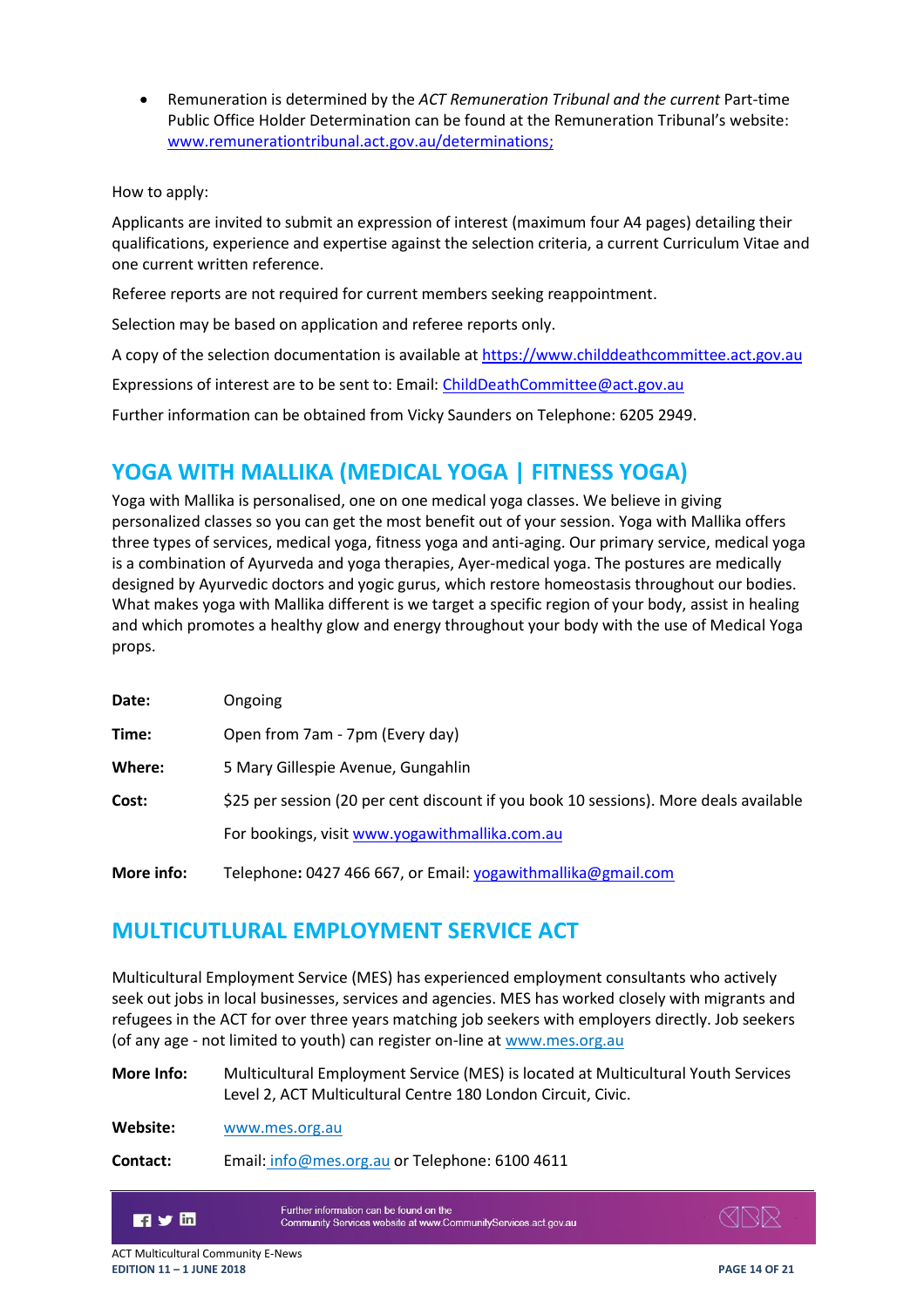### <span id="page-14-0"></span>**AFL DIVERSITY COMMUNITY AMBASSADOR PROGRAM**

The Australian Football League is Australia's largest sport with teams spread all around the country. In the ACT and Region the AFL is committed to engaging with our diverse communities. The AFL Diversity Community Ambassador Program works with community leaders to establish and develop programs in the region utilising the game as a vehicle for social inclusion.

We are currently calling for passionate people in our community who would like to be a part of this program to engage with multicultural and indigenous communities and create a beneficial program for the ACT community. All Community Ambassadors receive their own exclusive Ambassador pack and tickets to AFL games.

**More info:** If you are interested in becoming involved in the Diversity Community Ambassador Program or have any further questions please contact Luke Martin via email: [luke.martin@afl.com.au.](mailto:luke.martin@afl.com.au)

## <span id="page-14-1"></span>**MULTICULTURAL COMMUNITY LEADERS: WE NEED YOUR HELP**

The Community Participation Group Online Directory was created to promote social participation and connection by providing an easy to access location for information and contacts of community associations. We are always looking for new additions.

To add a new community group to the Community Participation Online Directory, community leaders are invited to perform the following tasks:

- 1. Visit the "Add Entry" form of the Community Participation Group Directory by clicking on this link: [http://www.communityservices.act.gov.au/multicultural/services/community-group](http://www.communityservices.act.gov.au/multicultural/services/community-group-directory/add-entry)[directory/add-entry](http://www.communityservices.act.gov.au/multicultural/services/community-group-directory/add-entry)
- 2. Fill in the relevant information in the application form and when completed hit the SUBMIT button at the bottom of the form.

Once your application form is submitted, an automated email will be sent to your email address to inform you that your application to join the directory has been received by the Community Participation Group and is currently awaiting approval.

The approval process may take up to two weeks. If your community has already submitted an application, please click on the following link to check if your community is included in the Online Directory:

#### <http://www.communityservices.act.gov.au/multicultural/services/community-group-directory>

Our team is happy to assist with the submission process. Please contact the Community Participation Group on Email[: CommunityParticipation@act.gov.au](mailto:CommunityParticipation@act.gov.au) or on Telephone: 6207 0555 for assistance.

## <span id="page-14-2"></span>**CALVARY HEALTH CARE BURCE – REFUGEE MENTORING PROGRAM FOR REFUGEES**

Calvary Health Care Bruce has a Refugee Mentoring Program for refugees and asylum seekers in the ACT to assist with understanding the Australian workplace environment and culture, communication and workplace skills development. It is a voluntary observation and study work experience program for the participants who are mentored by volunteer Calvary Bruce staff.

#### **More info:** <http://www.calvary-act.com.au/refugee-mentoring-program.html>



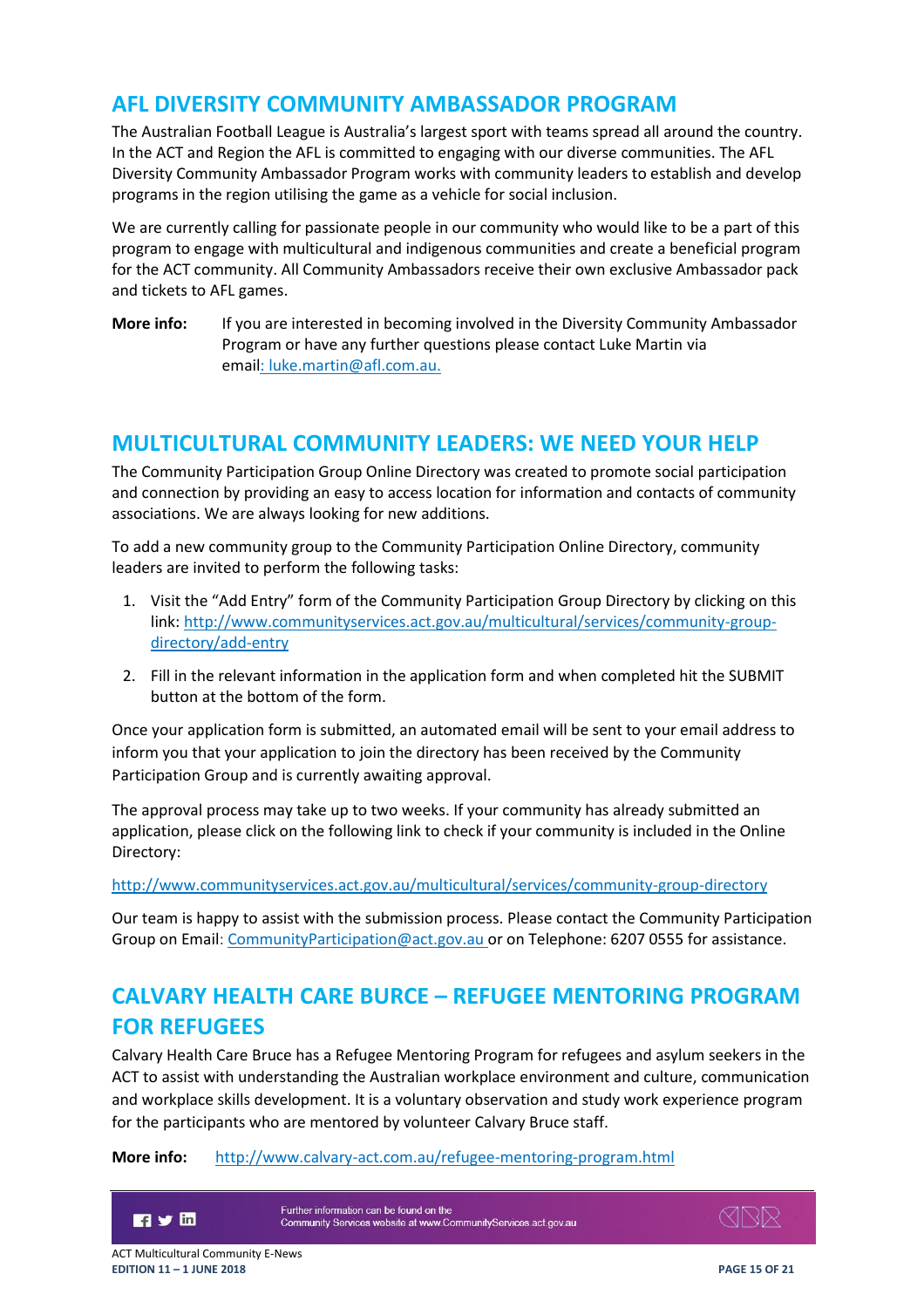## <span id="page-15-0"></span>**CAN YOU HELP PROMOTE CAREERS AS A TRANSLATING AND INTERPRETING SERVICE (TIS) NATIONAL INTERPRETER?**

Do your clients speak an emerging language and have good English skills? Do you know someone who is multilingual and seeking a new career direction? The Translating and Interpreting Service (TIS National) is currently recruiting to meet growing demand for interpreting services in Australia.

**More info:** For more information visit the Interpreter recruitment page at: <https://www.tisnational.gov.au/Interpreters/Interpreter-recruitment>

## <span id="page-15-1"></span>**CONSIDER HOSTING AN INTERNATIONAL STUDENT**

The Education and Training Directorate international education program invites Canberra families to open their homes to international students and provide them a safe and nurturing place to live during their stay in Canberra.

Placing international students with a home stay host family helps bridge the cultural and language gap, giving students the opportunity to experience the life with an Australian family. Home stay parents and their children gain a greater understanding of cultural diversity through the relationship that develops with their student. Many host families have been providing accommodation for international students for many years. The Directorate is currently experiencing a shortage of home stay host families throughout Canberra.

**More info:** Contact Nicole King, Manager, International Education Unit Telephone: 6205 6998 or Email[: Nicole.king@act.gov.au](mailto:Nicole.king@act.gov.au)

## <span id="page-15-2"></span>**DEPARTMENT OF SOCIAL SERVICES – FREE INTERPRETING SERVICE**

The Free Interpreting Service aims to provide equitable access to key services for Australian citizens and permanent residents with low English language proficiency.

The Free Interpreting Service is available to a range of organisation types:

- **Medical practitioners:** when delivering Medicare rebateable services in private practice. Nurses, reception and other practice support staff can also access the service when working with the registered medical practitioner.
- **Pharmacies:** when dispensing Pharmaceutical Benefits Scheme medications.
- **Non-government organisations:** when providing casework and emergency services, where the organisation does not receive substantial government funding to provide these services.
- **Real Estate Agencies:** to discuss any private residential property matter.
- **Local Government Authorities:** to communicate with residents about most local government services.
- **Trade Unions:** to assist members in accessing support and advice.
- **Parliamentarians:** for constituency purposes.

The Translating and Interpreting Service (TIS National) delivers the Free Interpreting Service on behalf of the Department of Social Services.

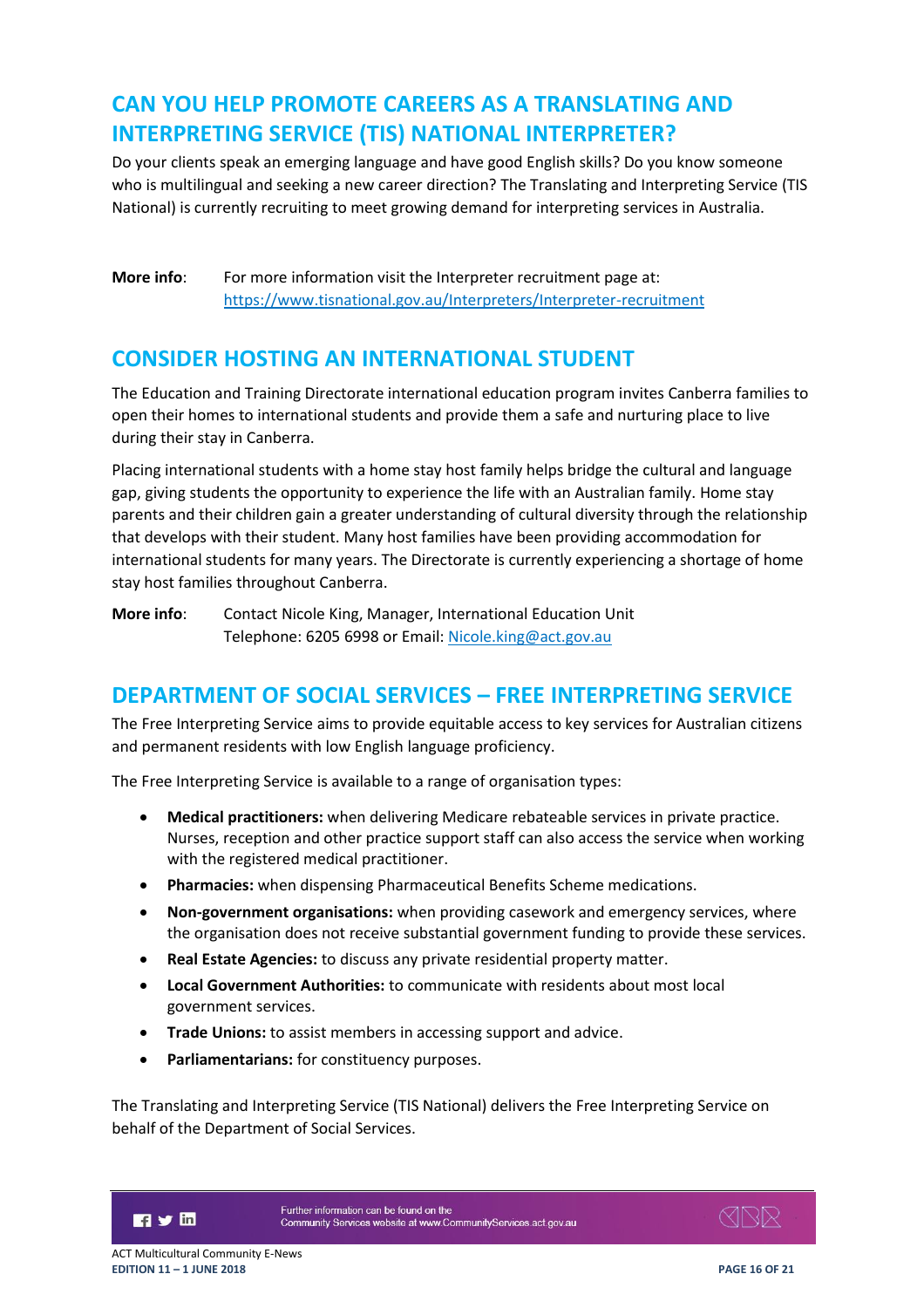You can check your eligibility for the Free Interpreting Service using the eligibility calculator at [https://www.tisnational.gov.au/Agencies/Charges-and-free-services/Free-services-through-TIS-](https://www.tisnational.gov.au/Agencies/Charges-and-free-services/Free-services-through-TIS-National.aspx)[National.aspx](https://www.tisnational.gov.au/Agencies/Charges-and-free-services/Free-services-through-TIS-National.aspx) on the TIS National website.

To apply for a client code, complete the online client registration form at:

<https://tisonline.tisnational.gov.au/RegisterAgency> on the TIS National website or allow a few extra minutes the first time you use the service. You can also apply by contacting TIS National or telephone 1300 575 847 or at [tis.lpl@homeaffairs.gov.au](mailto:tis.lpl@homeaffairs.gov.au)

For more information visit the [Department of Social Services' website:](http://www.dss.gov.au/free-interpreting) www.dss.gov.au or contact TIS National on the contact details above.

## <span id="page-16-0"></span>**DEPARTMENT OF SOCIAL SERVICES – FREE TRANSLATING SERVICE**

- The Free Translating Service is provided for people settling permanently in Australia, to support participation in employment, education and community engagement.
- Permanent residents and select temporary or provisional visa holders are able to have up to ten eligible documents translated, into English, within the first two years of their eligible visa grant date.
- Applications for the Free Translating Service are made on the Free Translating Service website at [https://translating.dss.gov.au/en.](https://translating.dss.gov.au/en) The website is easy to use and is available in English, Arabic, Farsi and Simplified Chinese.
- Where available, all translations are completed b[y translators credentialed by the National](https://www.naati.com.au/certification/certification/)  [Accreditation Authority for Translators and Interpreters \(NAATI\)](https://www.naati.com.au/certification/certification/)
- **More Info:** Information about the Free Translating Service, including eligibility, is available on the website at: translating.dss.gov.au

The Free Translating Service Helpdesk can also be contacted:

By email: [fts@migrationtranslators.com.au](mailto:fts@migrationtranslators.com.au)

Online: Using the 'Contact us' form via: <https://translating.dss.gov.au/en/contact-us/>

By phone: 1800 962 100

### <span id="page-16-1"></span>**ETHNIC INTERPRETERS AND TRANSLATORS**

- Are you passionate about the language you speak?
- Do you enjoy helping others with language difficulties?
- Would you like to make a career out of the language you speak and earn extra \$\$\$?
- Do you want to become an Interpreter?

Ethnic Interpreters and Translators are currently recruiting people who speak the following dialects in the ACT: Korean| Vietnamese| Mandarin| Cantonese Please visit their website (www.ethnic.com.au) to apply online or telephone toll free Telephone: 1300 855 221 for further information.

**Fi** y in

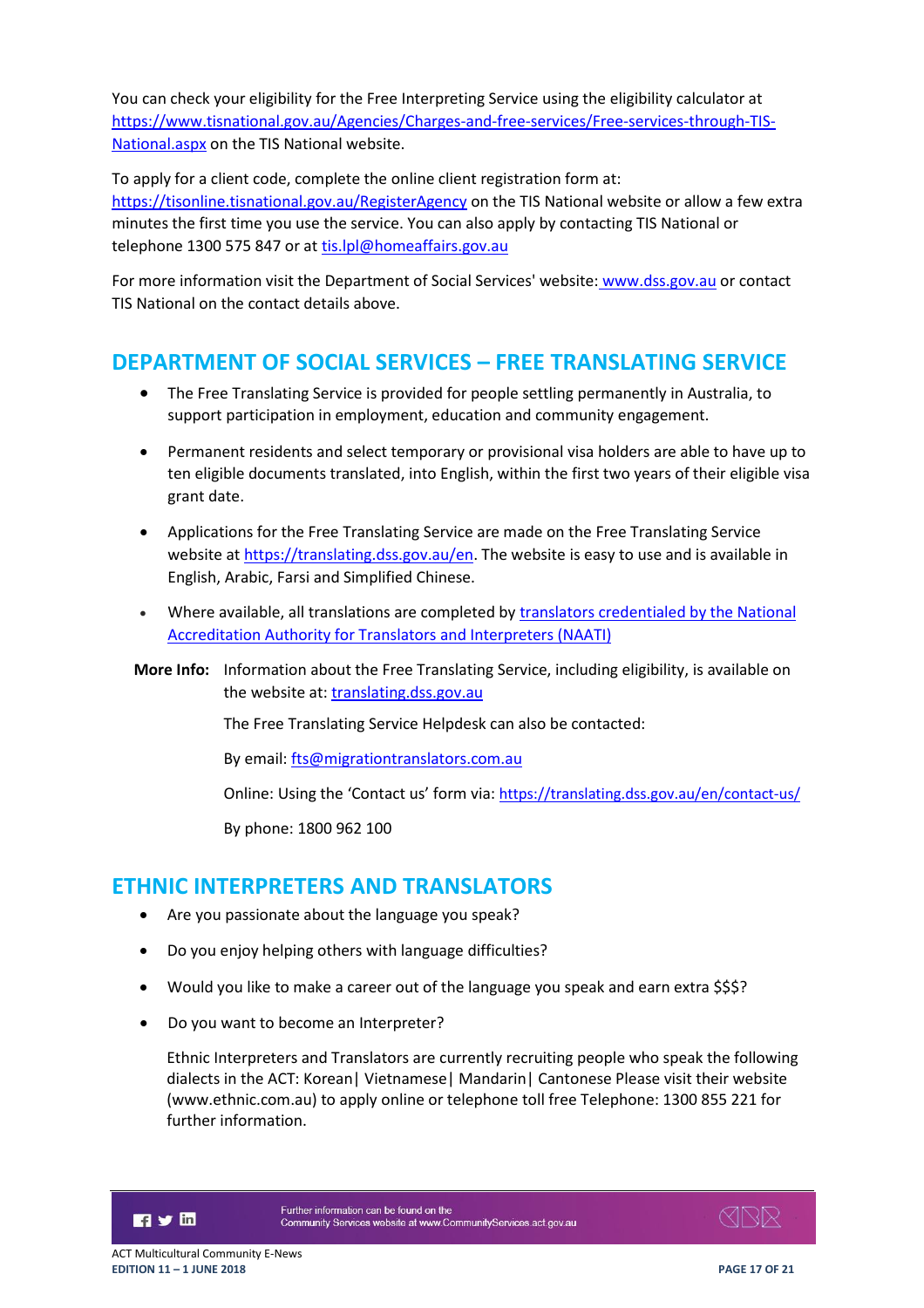## <span id="page-17-0"></span>**HEPATITIS B AWARENESS WORKSHOP**

Organisations providing services for migrants, refugees and asylum seekers are invited to contact Hepatitis ACT to arrange free and flexible workshops for staff and/or client groups.

People originating from hepatitis endemic countries and regions (especially Asia-Pacific, Africa, and the Mediterranean region; and in Australia rural and remote Aboriginal and Torres Strait Islander communities) are disproportionately affected by Hepatitis B.

It is estimated that around half are unaware of their infection. Hepatitis ACT helps reduce the health and social impacts of Hepatitis B through information, education, training and health promotion.

**More info**: Email: [project@hepatitisACT.com.au](mailto:project@hepatitisACT.com.au) Telephone: 6230 6344 (Tue-Fri)

### <span id="page-17-1"></span>**RACE DISCRIMINATION AND VILIFICATION**

The ACT Human Rights Commission handles complaints of unlawful discrimination in the ACT. Unlawful discrimination occurs when someone is:

- Treated unfavourably;
- **Because of a protected attribute, including because of their race (e.g. nationality, citizenship,** skin colour); and
- This occurs in public life.

An example of unlawful discrimination is when someone is refused service at a restaurant because of their race.

The Commission also handles complaints of racial vilification, which occurs when someone publicly incites hatred, serious contempt or severe ridicule towards a group of people because of their race. For example, through an offensive t-shirt or a speech spreading racial hatred;

**More info:** Telephone: 6025 2222

Email: [human.rights@act.gov.au,](mailto:human.rights@act.gov.au) [http://www.hrc.act.gov.au](http://www.hrc.act.gov.au/)

## <span id="page-17-2"></span>**USING HEALTH SERVICES IN THE ACT: A GUIDE FOR PEOPLE FROM CULTURALLY AND LINGUISTICALLY DIVERSE BACKGROUNDS**

*Using Health Services in the ACT* is a new handbook from ACT Health to help people from culturally and linguistically diverse backgrounds to choose the right health service when they are sick or injured, especially those new to Australia or the ACT.

For copies of the handbook, contact Daniel Coase, Multicultural Health Policy Unit, and ACT Health on 6205 1011 or email: [daniel.coase@act.gov.au.](mailto:daniel.coase@act.gov.au)

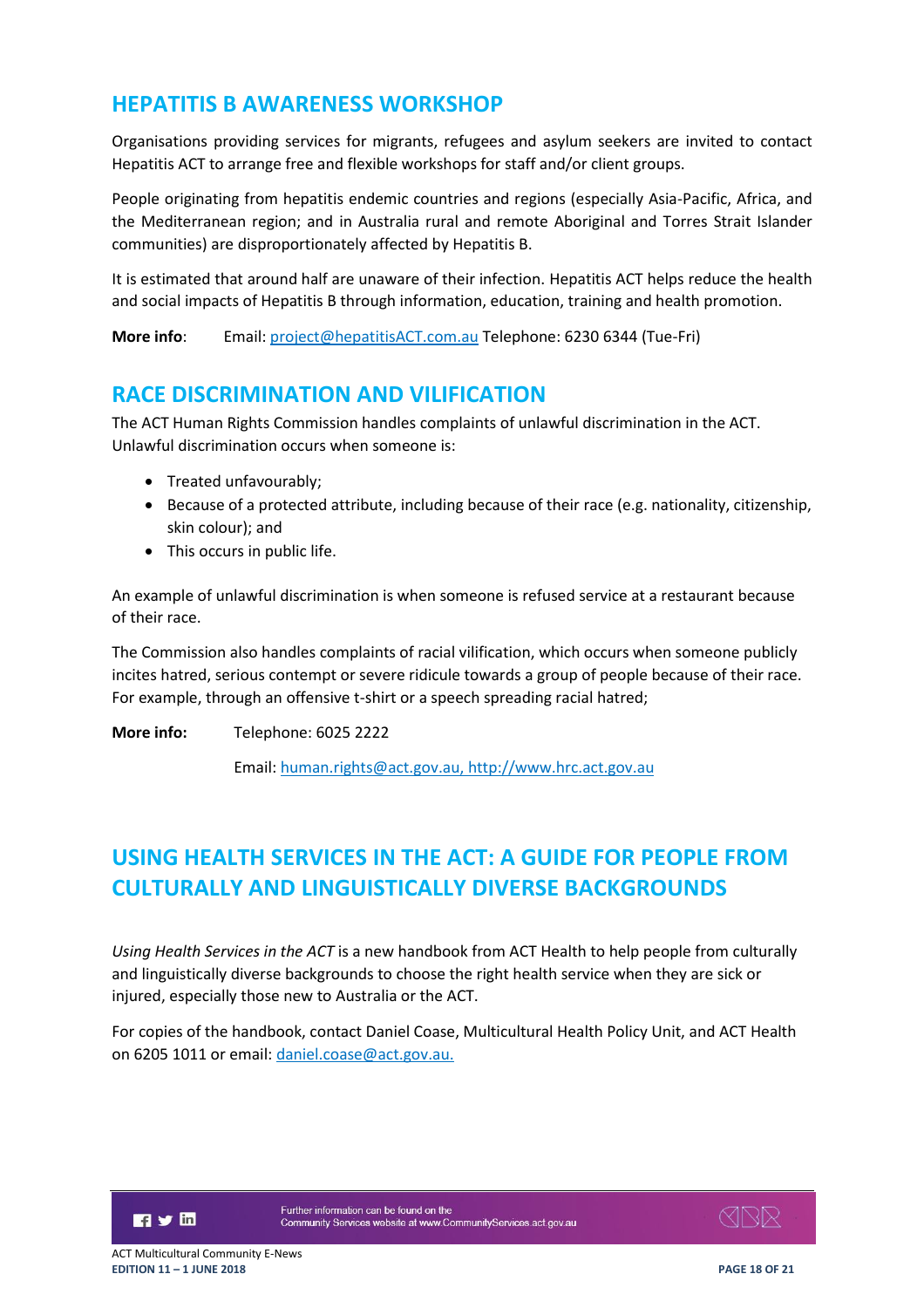## <span id="page-18-0"></span>**RETURN TO WORK FOR WOMEN COURSE**

The 'Return to Work for Women' Program is designed for women who are looking to re-enter the paid workforce after an extended absence.

If you've been out of the workforce for a while, this could be the right first step for you to help you regain your confidence, brush up on your professional skills and learn computing and digital literacy skills.

The training course can greatly improve your chance for successfully re-entering the workforce, with 80 per cent of our graduates going on to employment or further studies in an area of interest. Topics covered in the course include:

- writing and math's for work;
- problem-solving;
- job-seeking strategies;
- resume, selection criteria and interview techniques;
- interview preparation:
- computing skills; and
- Work experience.

Students have found this course a valuable and fun experience as they hear from a range of guest speakers, learn practical skills, update their referees and professional knowledge through the work experience component and learn with each other in a supportive environment. Classes are held at CIT Tuggeranong, two days per week over 14 week during school hours.

To help ensure the course is a good fit for you before you begin, there is a short skills assessment and interview for applicants where your ability to commit to the course will be discussed.

To apply or for more information, please contact CIT on telephone: 6207 3188 or email [infoline@cit.edu.au.](mailto:infoline@cit.edu.au)

## <span id="page-18-1"></span>**WHAT IS ON FOR WOMEN CALENDAR?**

The online what's on for Women Calendar includes details on courses, events, information sessions, support groups, training, programs, workshops and activities for women in the ACT and region. The calendar can be accessed at: [http://www.communityservices.act.gov.au/women/Womens-](http://www.communityservices.act.gov.au/women/Womens-Information-Empower,-Respect,-Connect)[Information-Empower,-Respect,-Connect.](http://www.communityservices.act.gov.au/women/Womens-Information-Empower,-Respect,-Connect)

Contributions and amendments to the calendar can now be made at any time to ensure the most up to date information is available for women in the ACT. While we are trialling the calendar online we would greatly appreciate any feedback that can assist us to improve the calendar overtime, including any feedback on ways we can ensure women who don't have internet can access the information.

**More info:** For further information on the calendar or to provide feedback on the new online format, contact Women's Information on telephone: 6205 1075, or by email at [wi@act.gov.au](mailto:wi@act.gov.au)

日ソ回

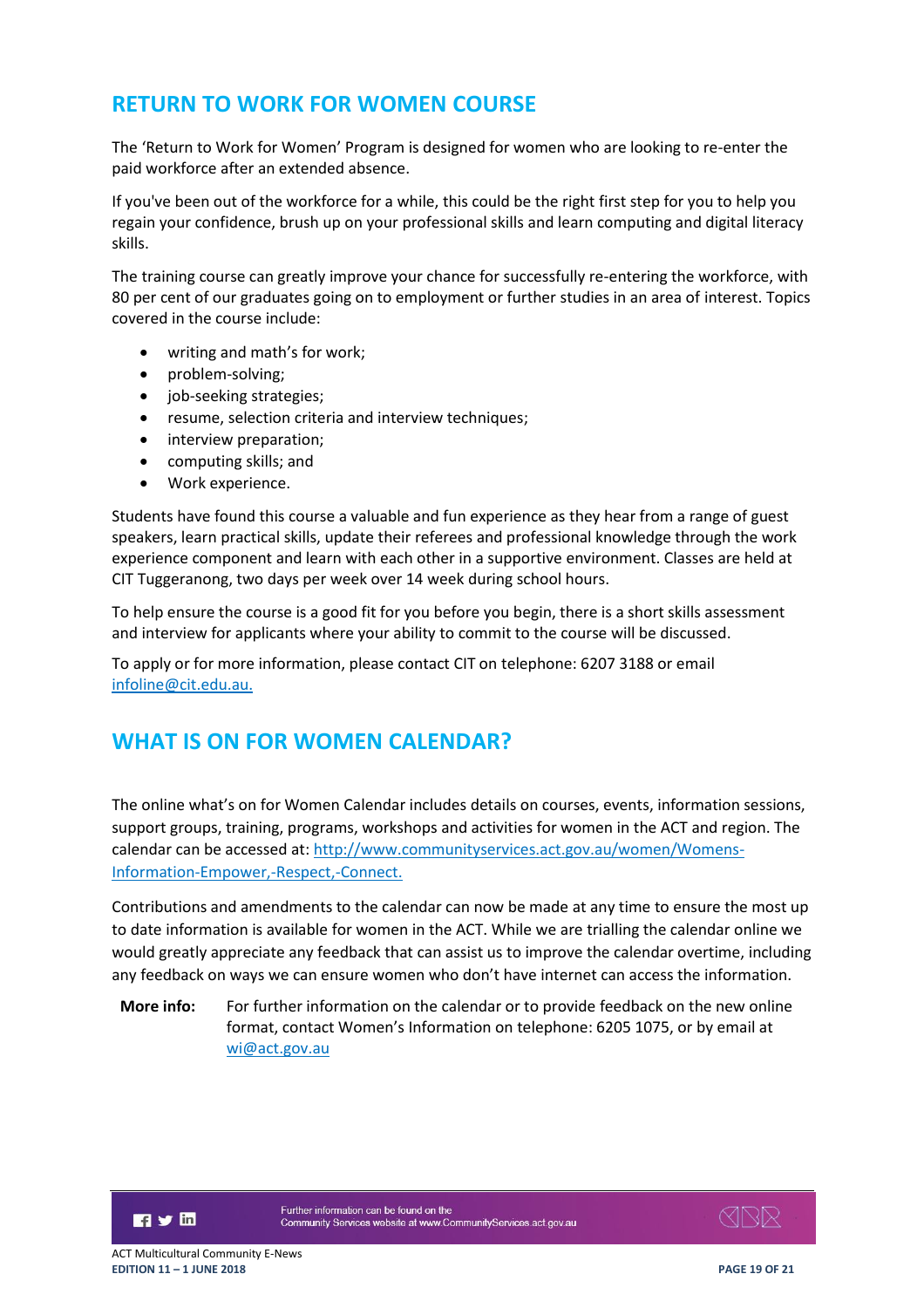## <span id="page-19-0"></span>**YOUR VOICE, YOUR CHOICE, THE NATIONAL DISABILITY INSURANCE SCHEME, AND MULTICULTURAL COMMUNITIES**

Your Voice, Your Choice is a community education project designed to raise awareness about the NDIS, how to access it and how to benefit from the opportunities it provides. The information and supports are flexible and tailored to where people are at. The project aims to support people with a disability to:

- explore what a good life means to them
- set life goals and plan for the future
- make informed decisions

The Your Voice, Your Choice team is keen to reach out to multicultural individuals, families and communities, and engage with interpreters to enable this process.

To find out more information about the information and supports available through Your Voice, Your Choice, please contact Doris Kordes on telephone: 6246 7114 or email: *dkordes@mifellowship.org* 

## <span id="page-19-1"></span>**TPV AND SHEV GUIDE – TRANSLATIONS ARE NOW AVAILABLE**

The 'Australian Government Support for Temporary Humanitarian Stay (449), Temporary Humanitarian Concern (786), Temporary Protection (785) or Safe Haven Enterprise (790) visa holders' guide is now available.

The guide is in English, Arabic, Bengali, Burmese, Dari, Farsi, Kurdish – Syrian, Kurdish – Kurmanji, Hazaragi, Pashto, Sinhalese, Tamil, Urdu and Vietnamese.

For more information, visi[t https://www.dss.gov.au/settlement-and-multicultural-affairs/programs](https://www.dss.gov.au/settlement-and-multicultural-affairs/programs-policy/australian-government-support)[policy/australian-government-support.](https://www.dss.gov.au/settlement-and-multicultural-affairs/programs-policy/australian-government-support)

## <span id="page-19-2"></span>**A CONVERSATION FOR EVERYONE – FREE PRESENTATION**

Health Care Consumers' Association is providing 'A Conversation for everyone' and is now taking bookings from groups interested in hearing about advance health care planning (also known as Living Will, Enduring Power of Attorney, Statement of Health Choices, Advance Directive and Health Care Directive).

These conversations are relaxed and thought provoking and can be tailored to your clients or organisation. If you are interested in discussing the sessions or are interested in booking a session please contact: Christine Bowman on 6230 7800 or email: [christinebowman@hcca.org.au](mailto:christinebowman@hcca.org.au)

**Fi** y in